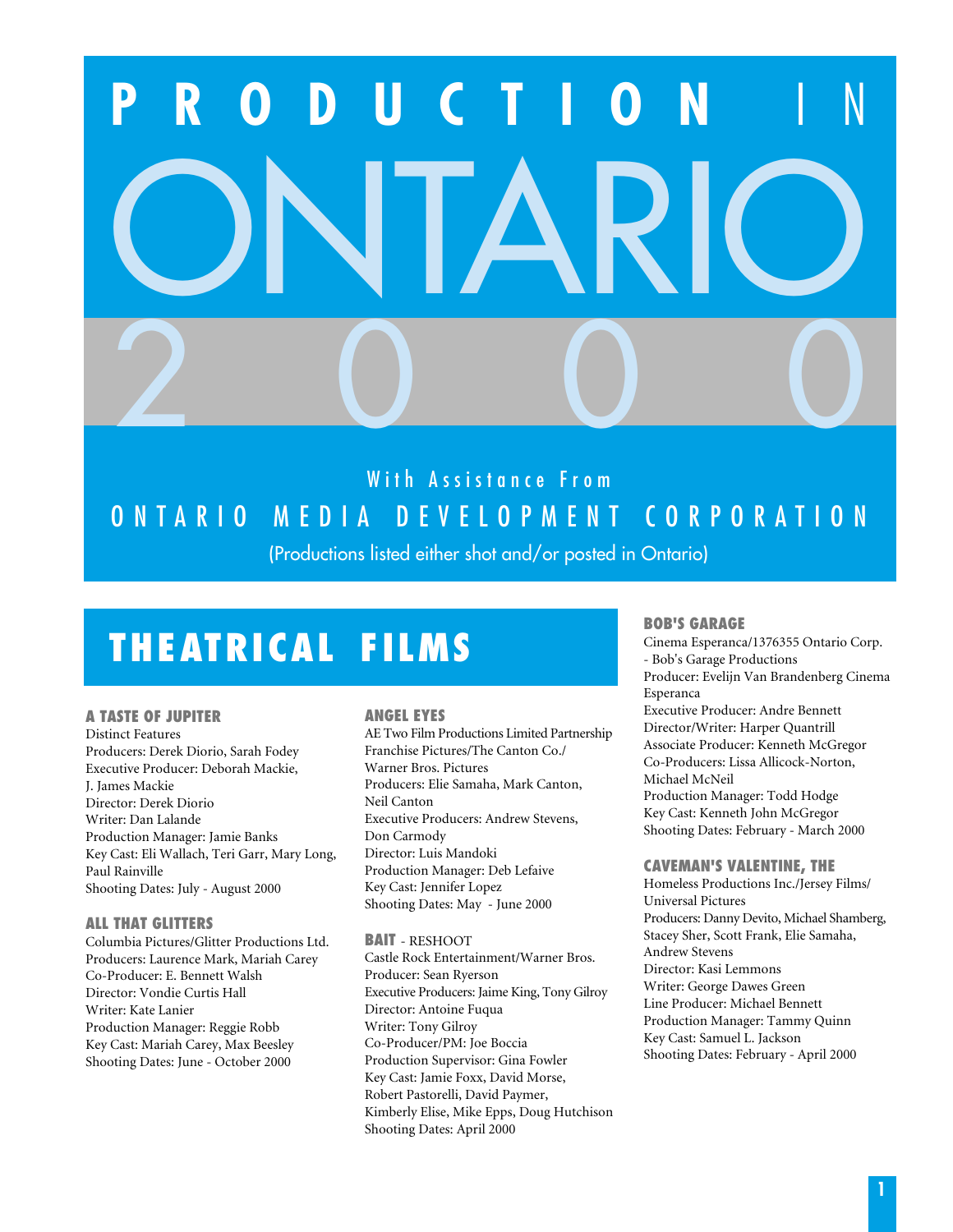#### **CENTURY HOTEL**

Victorious Films Inc. Producer: Victoria Hirst Director: David Weaver Associate Producer: John Buchan Writers: David Weaver, Bridget Newson Production Manager: Khadijah Carland Key Cast: Joel Bissonnette, Lindy Booth, Colm Feore, David Hewlett, Sandrine Holt, Noam Jenkins, Janet Kidder, Mia Kirshner, Chantal Kreviazuk, Eugene Lipinski, Raine Maida, Tom McCamus, Michelle Nolden, Earl Pastko, Jonathon Payne, Julian Richings, Aron Tager, Russell Yuen Shooting Dates: October - November 2000

#### **THE CIRCLE**

GFT Circle Films Inc./GFT Entertainment Producer: Gary Howsam Director: Sidney J. Furie Writer: Brian Hannan Co-Producer: Lewin Webb Production Manager: James Mou Key Cast: Treat Williams Shooting Dates: December 2000

#### **CLAIRE'S HAT**

Claires Hat Productions Inc./ Serendipity Point Films Producers: Robert Lantos, Wendy Grean Director: Bruce Mcdonald Writer: Semi Chellas Production Manager: Charles Braive Shooting Dates: October - December 2000

#### **CLETIS TOUT**

Fireworks Entertainment Inc./ Itaska Pictures/7 Arts Producers: Dan Grodnik, Matt Grimaldi Executive Producers: Adam Haight, Jay Firestone, Peter Hoffman Co-Executive Producers: Eric Sandys, Tony Thatcher Director/Writer: Chris Ver Wiel Co-Producer: Dennis Murphy Production Manager: Dennis Chapman Key Cast: Christian Slater, Tim Allen Shooting Dates: June - July 2000

#### **DEATH, DECEIT & DESTINY ABOARD THE ORIENT EXPRESS**

GFT Orient Express Films Inc./Towers of London (2000) Ltd./Boyana Film Company/ Italian International Film Compagnie/ France Film Inc./Prophecy Pictures International Inc./Sam2/ LLC Producer: Gary Howsam Executive: Harry Alan Towers Director: Mark Roper Writers: Peter Jobin, Peter Welbeck Co-Producers: Alexander Metodiev, Eugeny Michailev, Fulvio Lucisano, Maria Rohm Shooting Dates: February - April 2000

#### **DOWN TO EARTH**

(AKA I WAS MADE TO LOVE HER) Made To Love Productions Inc./ Paramount Pictures Producer: Sean Daniel Executive Producer: Barry Berg Directors: Chris Weitz, Paul Weitz Writers: Ali Leroi, Chris Rock, Lance Crouther, Louis CK Production Manager: Mathew Hart Key Cast: Chris Rock Shooting Dates: February - March 2000

#### **DRACULA 2000** (AKA D2K)

Carfax Productions Ltd./ Dimension Films for Miramax Producers: Joel Soisson, Keith Border Director: Patrick Lussier Writer: Joel Soisson Line Producer: Ron Schmidt Production Manager: Brian Campbell Key Cast: Christopher Plummer, Gerry Butler, Jonny Lee Miller, Justine Waddell, Omar Epps Shooting Dates: June - July, 2000

#### **DRIVEN** (AKA CHAMPS)

Franchise Pictures/Trackform Film Productions Limited Partnership/Warner Bros. Pictures Producers: Elie Samaha, Renny Harlin, Sylvester Stallone Executive Producers: Andrew Stevens, Don Carmody, Kevin King Director: Renny Harlin Writer: Sylvester Stallone Line Producer: Mike Drake Production Manager: Chris Danton Key Cast: Sylvester Stallone, Burt Reynolds, Kip Pardue, Til Schweiger, Gina Gershon, Estella Warren Shooting Dates: July - October 2000

#### **EXIT WOUNDS**

Exit Wounds Inc./Warner Bros. Pictures and Village Roadshow Pictures Producers: Dan Cracchiolo, Joel Silver Director: Andrzej Bartkowiak Writer: Richard D'Ovidio Co-Producer: John Eckert Line Producer: John Eckert Production Manager: John Eckert Assistant Production Manager: Pasia Schonberg Key Cast: Steven Seagal, DMX, David Vadim, Michael Jai White, Bruce McGill, Jill Hennessy, Matt Taylor, Isiah Washington, Bill Duke, Anthony Anderson, Tom Arnold Shooting Dates: August - November 2000

#### **FINDING FORRESTER**

Columbia Pictures/Laurence Mark Production in Association with Fountainbridge Films Finding Forrester Productions Limited Partnership Producers: Laurence Mark, Sean Connery, Rhonda Tollefson Executive Producers: Dany Wolf, Jonathan King Director: Gus Van Sant Writer: Mike Rich Production Manager: Jim Powers Key Cast: Sean Connery, F. Murray Abraham, Anna Paquin, and various Shooting Dates: April - June 2000

#### **FOCUS**

Focus Productions/New Urban Entertainment/ Unipix Entertainment Producer: Robert Miller Executive Producers: Jamie Rizzo, Martin Geller, Neil O'connor Director: Neil Slavin Studio Executive: Tom Adelman Co-Producer: Tom Adelman Production Manager: Sherri Saito Key Cast: David Paymer, Laura Dern, Meat Loaf, William H. Macy Shooting Dates: June - July 2000

#### **THE FOURTH ANGEL**

Artisan Entertainment/BskyB/New Legend Media/Norstar Filmed Entertainment Inc./ Seville Pictures Producer: Peter Simpson Director: John Irvin Writer: Allan Scott Co-Producer: Allan Scott Line Producer: Adam Goodman Key Cast: Forest Whitaker Shooting Dates: August - October 2000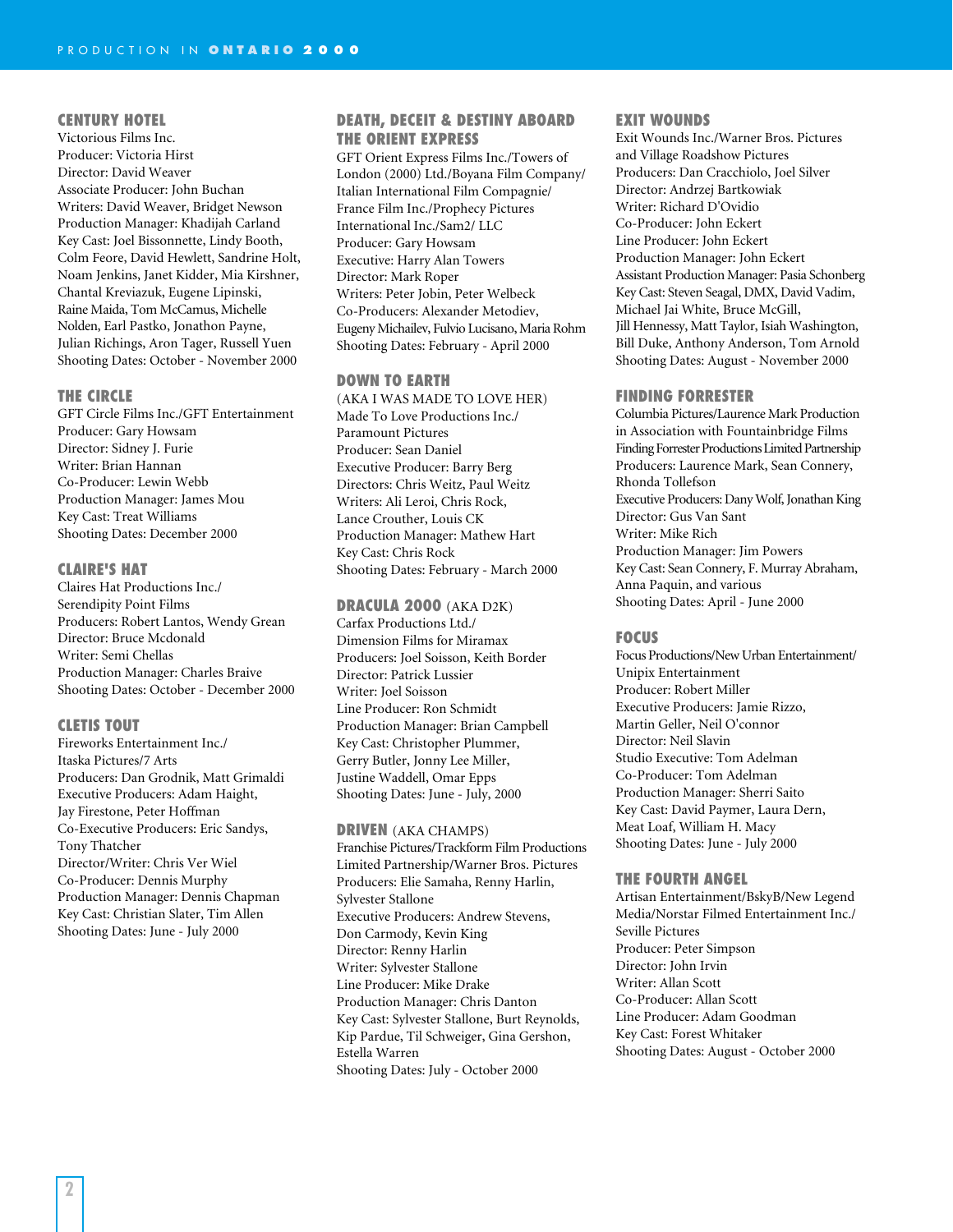#### **GETTING OVER ALISON**

Keshan Films/Miramax Films Producers: Louise Rosner, Marc Butan, Paul Feldsher Director: Tommy O'haver Writer: Lee Fleming Line Producer: Louise Rosner Production Manager: Whitney Brown Key Cast: Ben Forster, Colin Hanks, Ed Begley Jr, Jennifer Beals, Kirsten Dundst, Melissa Sagemiller, Sisquo, Swoosie Kurtz Shooting Dates: June - July 2000

#### **GLOBAL HERESY**

GFT Heresy Films Inc. Producer: Gary Howsam Producers: Lewin Webb, Mark Shorrock Director: Sidney J. Furie Writer: Mark Mills Line Producer: Gary Tuck Shooting Dates: October - November 2000

#### **GOING BACK**

GFT Going Back Films/GFT Paquin Distribution Inc./Sam2 LLC/Hilltop Entertainment LLC Producers: Horel Goldstein, Gary Howsam Executive Producer: Horel Goldstein Director: Sidney J. Furie Writer: Gret Mellot Shooting Dates: April - June 2000

#### **HARVARD MAN**

Cabridge Mass (Canada) Prod. Inc./ Krushner Locke Producer: Daniel Bigel, Michael Mailer Writer: James Toback Co-Producer: Miles Dale Production Manager: Michael Wray Key Cast: Sarah Michelle Gellar Shooting Dates: July 2000

## **HEDWIG AND THE ANGRY INCH**

Killer Films/New Line Cinema Producers: Christine Vachon. Katie Roumel, Pam Koffler Executive Producers: Michael DeLuca, Amy Henkels, Mark Tusk Director/Writer: John Cameron Mitchell Line Producer: Colin Brunton Production Manager: Colin Brunton Key Cast: John Cameron Mitchell, Andrea Martin, Michael Pitt, Miriam Shor, Alberta Watson Shooting Dates: July - August 2000

#### **HIGH ADVENTURE** (AKA QUARTERMAIN)

GFT High Adventure Films Inc./Towers of London (2000) Ltd/Boyana Film Company Compagnie France Film Inc./Prophecy Pictures International Inc./Sam2, LLC Producer: Gary Howsam, Executive Producer: Harry Alan Towers Director: Mark Roper Writers: Peter Jobin, Peter Welbeck Co-Producers: Alesander Metodiev, Evgeny Michaelev Line Producer: Maria Rohm Other Producer: Cynthia Pandev Shooting Dates: April - June 2000

#### **INTERSTATE 60**

CanWest Entertainment International Distribution/Firecorp XI Productions Inc./ Fireworks Distribution Corporation/ Fireworks Media Inc. Producers: Neil Canton, Peter Bray, Peter Newman, Ira Deutchman Executive Producers: Adam Haight, Jay Firestone, Peter Hoffman Co-Executive Producers: Eric Sandys, Tony Thatcher Director/Writer: Bob Gale Production Manager: Steve Montgomery Key Cast: Amy Jo Johnson, Amy Smart, Christopher Lloyd, Gary Oldman, James Marsden, Michael J. Fox Shooting Dates: September - November 2000

#### **JASON X**

Friday X Productions Limited Partnership for New Line Cinema Production Services: Pebblehut Producer: Noel Cunningham Executive Producer: Sean Cunningham Director: Jim Issac Writer: Todd Farmer Production Coordinator: Vair Macphee Production Manager: Marilyn Stonehouse Key Cast: Kane Hodder Shooting Dates: March - May 2000

#### **JOHN Q**

JQ Productions Services Limited/ New Line Cinema Producer: Mark Burg Executive Producer: Butch Kaplan Director: Nick Cassavetes Writer: James Kearns Production Manager: Mathew Hart Key Cast: Denzel Washington, James Wood, Robert Duvall, Anne Heche, Kimberly Elise, Ray Liotta Shooting Dates: August - November, 2000

#### **JUDGEMENT**

Cloud Ten Pictures/Darius Films Inc. Producer: Nicholas Tabarrok Executive Producers: Paul Lalonde, Peter Lalonde Director: Andre Van Heerden Writers: Andre Van Heerden, Paul Lalonde, Peter Lalonde Production Manager: James Mou Key Cast: Corbin Bernsen, Jessica Steen, Leigh Lewis, Mr T., Nick Mancuso Shooting Dates: August - September 2000

#### **KHILADI 420**

DMS Films India/OnTraks Productions Inc. Producer: Keshu Ramsey Director: Neeraj Vora Co-Producer: Ganesh Nankooshingh Key Cast: Akshay Kumar, Mehima Choudari Shooting Dates: July 2000

#### **KISS OF DEBT**

Distinct Features Producers: Derek Diorio, Sarah Fodey Executive Producers: Deborah Mackie, J. James Mackie Director: Derek Diorio Writer: Dan Lalonde Production Manager: Jamie Banks Key Cast: Ernest Borgnine, Tyley Ross, Lorraine Ansell, Dan Lalande Shoot Dates: September - October 2000

#### **LEFT BEHIND**

Cloud 10 Pictures/Darius Films Inc. Producers: Paul Lalonde, Peter Lalonde Director: Vic Sarin Line Producer: Nicholas Tabarrok Production Manager: Ted Miller Key Cast: Brad Johnson, Chelsea Noble, Clarence Gilyard, Kirk Cameron Shooting Dates: May - June 2000

#### **LOSER**

Columbia Pictures/Branti Film Prodctions Ltd. Producers: Twink Caplan, Amy Heckerling Exec. Producer/UPM: John Eckert Director/Writer: Amy Heckerling Key Cast: Thomas Sadoski, Jason Biggs, Mina Suvari, Greg Kinnear, Zak Orth, Twink Caplan, Jimmi Simpson, Egidio Tari Shooting Dates: October 1999- January 2000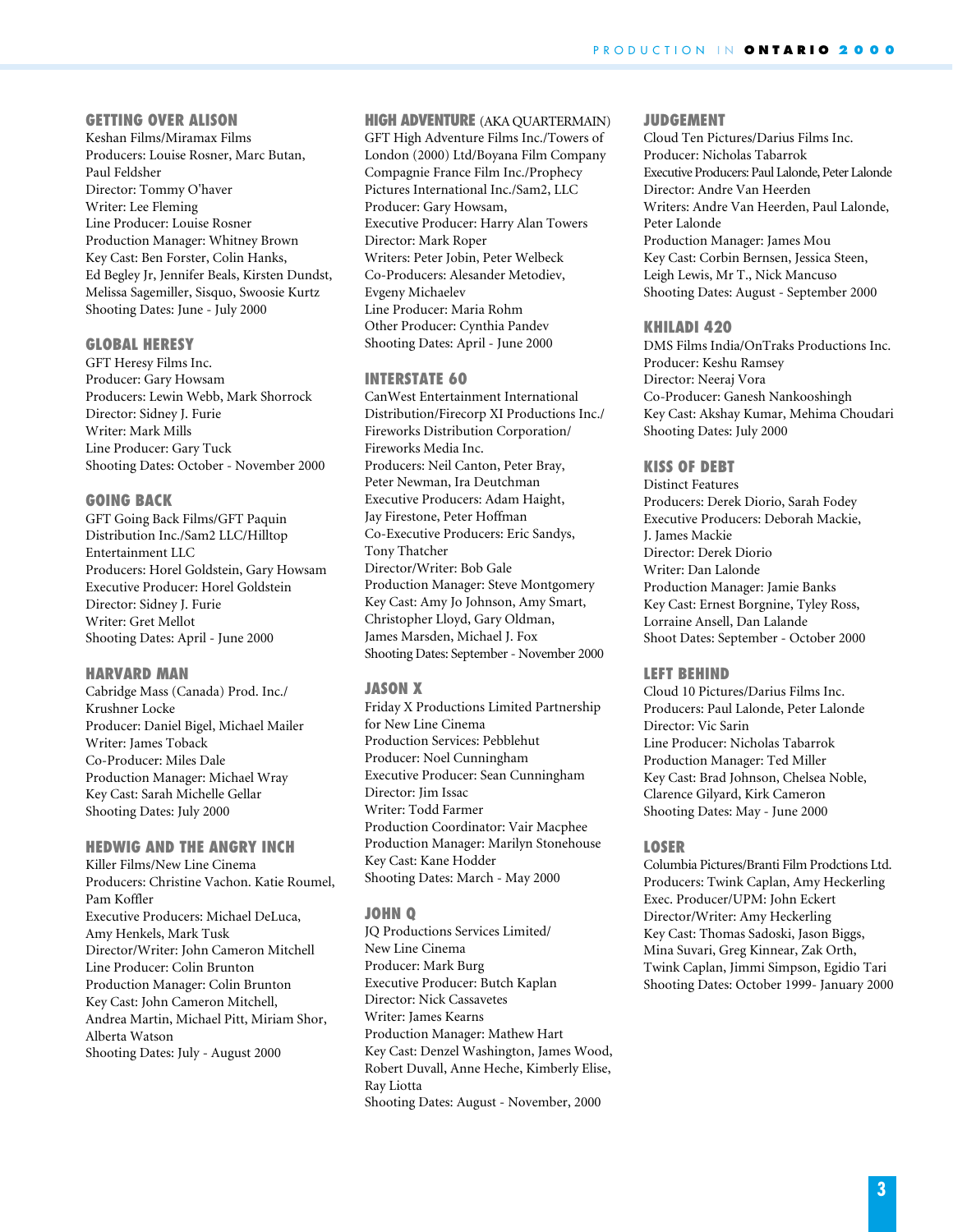#### **MY BIG FAT GREEK WEDDING**

Big Wedding Productions/ The Playtone Company Producer: Steve Shareshian Executive Producer: Tom Hanks Director: Joel Zwick Line Producer: David Coatsworth Key Cast: Andrea Martin, Bess Meisler, Gia Carides, John Corbett, Lainie Kazan, Louis Mandylor, Michael Constantine, Nia Vardalos Shooting Dates: September - October 2000

#### **PAID IN FULL**

Dimension Films/Miramax Films/ Settlement Films Ltd. Producer: Lisa Niedenthal Executive Producer: Ron Rotholz Director: Charles Stone Production Manager: Andrea Boyde Shooting Dates: August - September 2000

#### **PUNCH AND JUDY**

Distinct Features Producers: Derek Diorio, Sarah Fodey Executive Producer: Deborah Marks, J. James Mackie Director: Derek Diorio Writer: Dan LaLande Production Manager: Jamie Banks Key Cast: Bridgitte Robinson, Graham Greene, Patrick Mckenna, Pierre Brault Shooting Dates: November - December 2000

#### **QUEEN'S MESSENGER**

GFT Messenger Films Inc./ Towers of London (2000) Ltd./ Boyana Film Company Distributor: Compagnie France Film Inc./ Sam2/Prophecy Pictures International Inc. Producer/Executive Producer: Harry Alan Towers Producer: Gary Howsam, Co-Producers: Barbara Bergman, David Goldstein, Gugeny Michailev Director: Mark Ruper Writer: Peter Jobin Shooting Dates: January - February 2000

#### **THE RIDE**

City Cab Productions Inc./Cambium Film & Video Productions Ltd./Cambium Releasing Inc./ Showcase Television Inc. Producers: Arnie Zipursky, Larry Mirkin Executive Producers: Arnie Zipursky, Larry Mirkin Director: Steve Dimarco Line Producer: Jessica Daniel Key Cast: Al Waxman, Ron White, Vincent Corazza, Yaphet Kotto Shooting Dates: April - June 2000

#### **THE SAFETY OF OBJECTS**

Clear Blue Sky/InFilm/Killer Films/ Renaissance Pictures Producers: Christine Vachon, Dorothy Berwin, Jon Marcus Director/Writer: Rose Troche Line Producer: Colin Brunton Shooting Dates: September - November 2000

#### **THE SEA WOLF**

GFT Sea Wolf Films Inc./Towers of London (2000) Ltd./Italian Italian International Film/ Cinematografica ICAIC/GFT/ Paquin Distribution Inc., Prophecy Pictures International Inc./Sam2, LLC Producer: Lewin Webb Co-Producers: Camilio Veves Palles, Fulvio Lucisano Director: Mark Roper Writer: Peter Jobin Shooting Dates: September - October 2000

#### **SERENDIPITY**

Miramax Films Producers: Peter Abrams, Simon Fields Director: Peter Chesolm Writer: Mark Klein Co-Producer: Amy Kaufman Production Manager: Jim Powers Key Cast: Jeremy Piven, John Cusack, Kate Beckinsale, Molly Shannon Shooting Dates: August - October 2000 (Toronto)

#### **SHE**

GFT She Films Inc./Towers of London (2000) Ltd/ Italian International Film/Boyana Film Company Producer: Gary Howsam Executive Producers: Harry Alan Towers, Co-Producers: Alesander Metofiev, Eugeny Michailev, Fulvio Lucisano Director: Timothy Bond Writers: Peter Jobin, Peter Welbeck Shooting Dates: July - August 2000

#### **SIXTH DAY** (ONE DAY ONLY)

Phoenix Pictures Inc. Producers: Jon Davison, Arnold Schwarzenegger, Mike Medavoy Executive Producers: David Coatsworth, Cormac Wibberley, Marianne Wibberley Co-Executive: Daniel Petrie Jr. Director: Roger Spottiswoods Key Cast: Arnold Schwarzenegger

#### **TANGLED**

Equinox Entertainment/Tapestry Films Producers: Jennifer Gibgot, Jonathon Komak Martin, Peter Abrams, Robert Levy Executive Producer: Carlo Liconti Director: Jay Lowi Writer: Jeffery Lieber Studio Executive: Kim Yu Production Manager: Robert Applebe Key Cast: Jonathon Rhys Meyers, Rachael Leigh Cook, Shawn Hatosy Shooting Dates: May - June 2000

#### **TREED MURRAY**

1406677 Ontario Limited/Odeon Films TMN Networks Inc./Treed Murray Productions Producer: Helen Du Toit Director/Writer: William Phillips Co-Producer: Mehra Meh Production Manager: Paula Devonshire Key Cast: Aaron Ashmore, Carter Hayden, Cle Bennett, David Hewlett, Jessica Greco, Julian Richings, Kevin Duhaney Shooting Dates: September 2000

#### **X-MEN**

20th Century Fox Film Corp./Marvel Media/ The Donners Company/ Bad Hat Harry Productions/Springwood Productions Inc. Producers: Lauren Shuler Donner, Ralph Winter Executive Producers: Avi Arad, Richard Donner, Stan Lee, Tom De Santo Director: Bryan Singer Writers: Bryan Singer, Tom DeSanto, David Hayter, Christopher McQuarrie, Ed Solomon, Joss Whedon Production Managers: Ross Fanger, Whitney Brown Key Cast: Dougray Scott, Patrick Stewart, Ian McKellan, Famke Jansen, Halle Barry, Hugh Jackman, Anna Paquin, Rebecca Romijn-Stamos, Bruce Davison, Ray Park, James Marden, Tyler Mane Shooting Dates: September 1999 – February 2000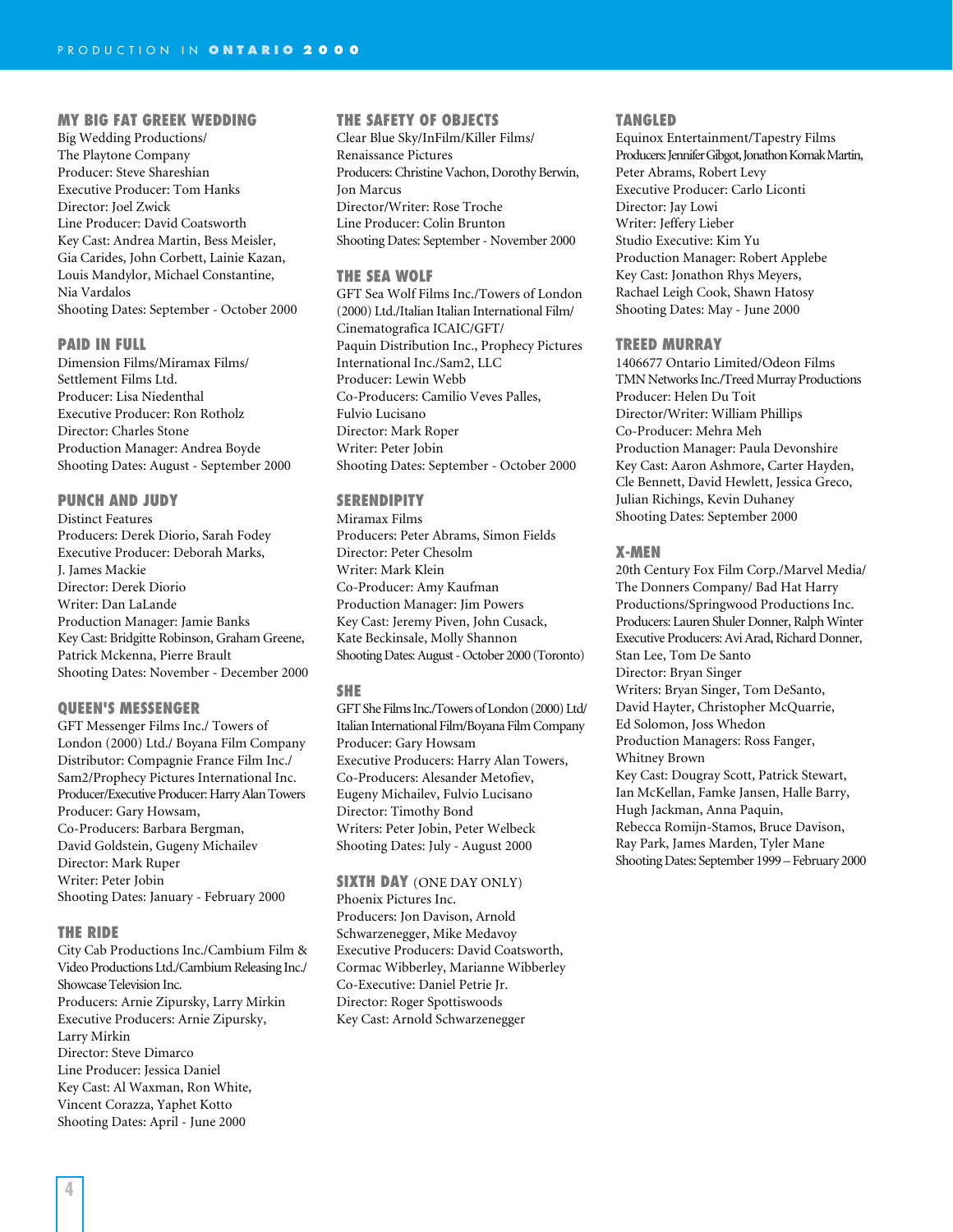# **T.V. MINI-SERIES**

#### **FEAST OF ALL SAINTS**

Dufferin Gate Productions Inc./ Showtime Networks Inc. Producer: Peter R. Mcintosh Executive Producers: Anne Rice, Forest Whitaker, John Wilder (II) Director: Peter Medak Co-Producer: Bart Wenrich Production Manager: Michael Brownstone Key Cast: Gloria Reuben, Nicole Lyn, Robert Richard Shooting Dates: September - October 2000

#### **HAVEN**

Alliance Atlantis Communications Inc./ Citadel Ent. Producer: Mark Winemaker Director: John Gray Writer: Suzette Couture Production Manager: Shauna Jamison Key Cast: Natasha Richardson, Amanda Plumber, Martin Landau, Anne Bancroft Shooting Dates: June - August 2000

#### **JACKIE ETHEL AND JOAN: THE WOMEN OF CAMELOT**

Pebblehut Camelot Services Inc. for NBC Producer: Kay Hoffman Executive Producer: Sheri Singer Director: Larry Shaw Production Manager: Manny Danelon Writer: David Stevens Key Cast: Daniel Hugh Kelly, Jill Hennessy, Lauren Holly, Leslie Stefanson, Matt Letscher, Robert Knepper Shooting Dates: June - August 2000

#### **ME AND MY SHADOWS**

Wicked Witch Productions Producer: John Ryan Executive Producers: Ed Gernon, Neil Meron, Craig Zadan, Co-Executive Producers: Lorna Luft, Robert Allan Ackerman Director: Robert Allan Ackerman Writers: Kirk Ellis, Robert L Freedman Production Manager: Mary Pantelidis Key Cast: Judy Davis, Marsha Mason, Victor Garber Shooting Dates: July - September 2000

# **PRIME DIRECTIVES I, II, III, IV** Fireworks Entertainment/

Prime Directives Productions Exec. Producers: Adam Haight, Jay Firestone Director: Julian Grant Writers: Brad Abraham, Joseph O'Brien Line Producer/PM: Paul Spike Lee Shooting Dates: August 1999 - February 2000

#### **WIDOWS**

ABC Television Network/ Ruby Widows Productions Limited Producer: Clara George Executive Producers: Ken Kaufman, Lynda Laplante Director: Geoffrey Sax Writer: Lynda Laplante Production Manager: Carmen Arndt Shooting Dates: April - June 2000

# **MOVIES FOR TELEVISION**

#### **ANNUS HORRIBILUS**

Dufferin Gate Productions Inc. Producers: Chris Ciaffa, Mimi Rogers Director: Eric Stoltz Writer: JP McIvanie Production Manager: Ted Miller Key Cast: Allison Mack, Caterina Scorsone, Karen Allen, Mimi Rogers Shooting Dates: October - November 2000

#### **AND NEVER LET HER GO**

Pebblehut Let Her Go Services Inc. For CBS Producer: Kay Hoffman Executive Producers: Barbara Lieberman, Robert Greenwald Director: Peter Levin Associate Producer: Brad Gordon Writer: Adam Greenman Line Producer/Production Manager: Dennis Chapman Production Supervisor: Phil Kleinbart Key Cast: Mark Harmon, Kathryn Morris, Paul Michael Graser Shooting Dates: October - December 2000

#### **A WOMAN'S PLACE**

(AKA CUSTODY OF THE HEART) BEI The Place Productions Inc./ Hearst Entertainment/King Telpro Inc./ Roadhouse Productions Executive Producers: Dan Paulson, Susan Rose Director: David Jones Writer: Marsha Norman Production Manager: Colin Brunton Key Cast: Lorraine Bracco, Martin Donovan Shooting Dates: April 2000

#### **BLACK IRIS**

Dufferin Gate Productions Inc./ Paramount Television Group Executive Producers: Gary Lucchesi, Joyce Schweickert, Kevin Goetz, Marshall Persinger Writer: Kent Broadhurst Line Producer: Armand Leo Production Manager: Lisa Byrne Key Cast: Gena Rowlands, Laura Linney Shooting Dates: October - November 2000

#### **BLACKOUT**

CBS/Once Upon A Time Films/Darius Films Inc. Producer: Nicholas Tabarrok Executive Producer: Stanley Brooks Director: James Keach Writers: Bill Wells, Tom Vaughan Production Manager: Ross Lesley Key Cast: Alexandra Picatto, Corin Nemec, Jane Seymour, William H. Russ Shooting Dates: April - May 2000

#### **BOJANGLES**

Dufferin Gate Productions Inc./ Showtime Networks Inc. Producers: Fran Saperstein, Gregory Hines Director: Joe Sargent Writer: Robert P. Johnson Line Producer: Laurie Mirsky Production Manager: Claire Wellend Key Cast: Gregory Hines Shooting Dates: July - August 2000

#### **THE CHIPPENDALE MURDERS**

Studios USA Television/USA Cable Producer: Oscar Costa Executive Producer: Jennifer Alward Director: Eric Bross Production Manager: Nicholas Gray Shooting Dates: July - August 2000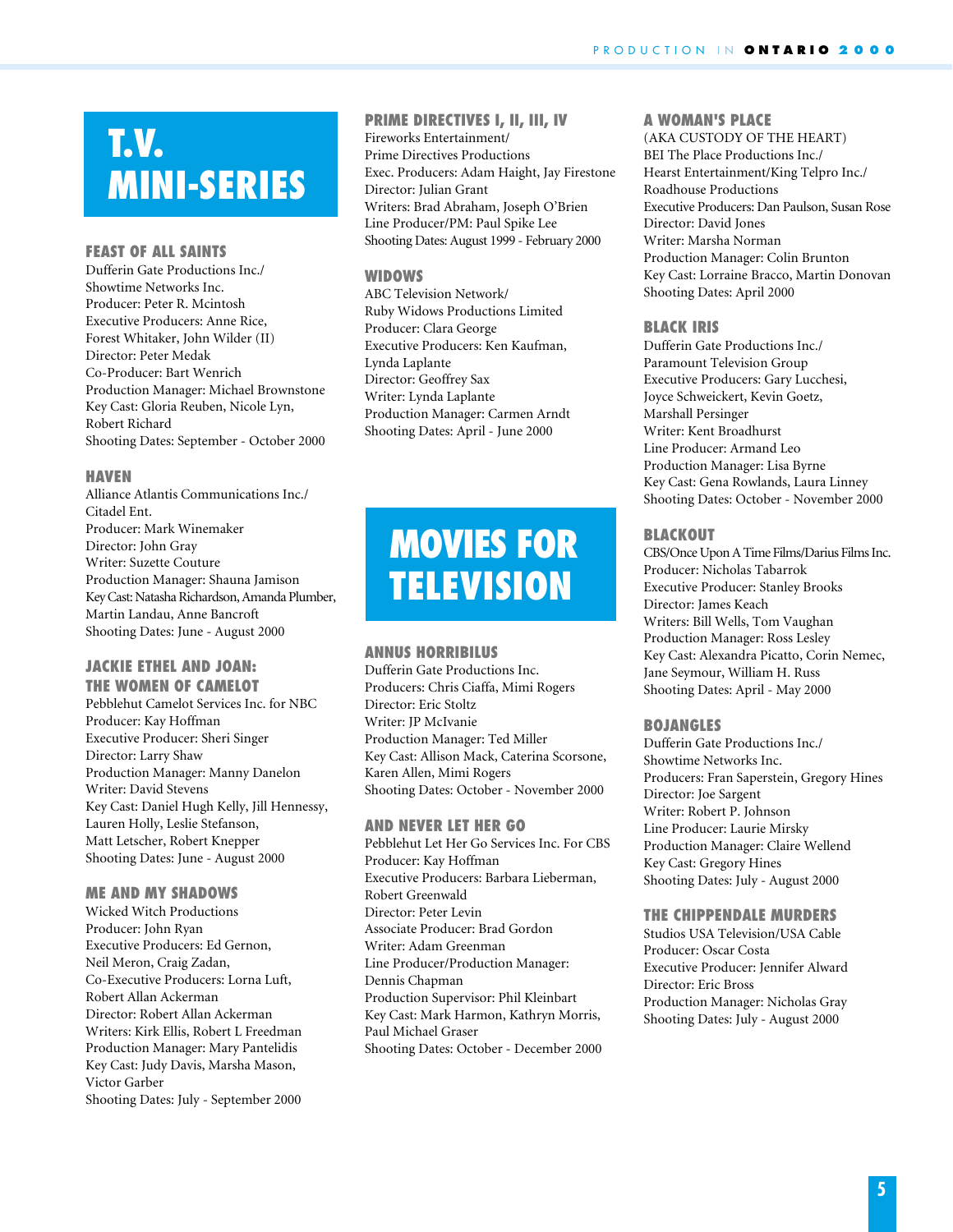#### **CLUBLAND**

Dufferin Gate Productions Inc. Producers: Jay Cohen, Laura Gherardi, Lee Gottseger, Murray Schisgal, Steven Weber Director: Saul Rubinek Writer: Steven Weber Line Producer: Armand Leo Production Manager: Karen Hawes Key Cast: Alan Alda, Steven Weber Shooting Dates: June - July, 2000

#### **CRASH COURSE**

BEI Crash Productions Inc./ Hearst Entertainment/ King Telpro Inc./Whizbang Films Executive Producer: Jennifer Alward Director/Writer: Tom Rickman Production Manager: Ross Leslie Key Cast: Meredith Baxter, Eric Lively, Alan Rosenberg Shooting Dates: October - November 2000

#### **CRIMINAL EVIDENCE**

YAP (Associated Producers/Yorkshire Television)/A&E Television Networks/ Canadian Broadcasting Corporation/ Channel 4 (U.K.) Producer: Roger Pyke Executive Producers: Elliott Halpern, Pauline Duffy, Simcha Jacobovici, Jack Rabinovitch Writers: Elliott Halpern, Roger Pyke Production Manager: Katie Ruttan Shooting Dates: April - June 2000

# **CRIMINAL INSTINCT,II (3):**

**A COLDER KIND OF DEATH** Shaftesbury Films Inc./ Shaftesbury Mysteries II Inc. Producer: Christina Jennings Executive Producer: Gary Goldberger Associate Producer: Laura Harbin Writers: Andrew Wreggitt, RB Carney Co-Producer: Scott Garvie Production Manager: Tina Grewal Key Cast: Wendy Crewson, Victor Garber, Robin Dunne, Patrick Mckenna, Teri Garr Shooting Dates: June - July 2000

#### **CRIMINAL INSTINCT, II (4): THE WANDERING SOUL MURDERS**

Shaftesbury Films Inc./ Shaftsbury Mysteries II Inc. Producer: Christina Jennings Executive Producer: Gary Goldberger Director: Brad Turner Associate Producer: Laura Harbin Writers: Andrew Wreggitt, RB Carney Co-Producer: Scott Garvie Production Manager: Tina Grewal Key Cast: Wendy Crewson, Victor Garber, Robin Dunne, Fiona Reid Shooting Dates: June - July 2000

#### **DAYDREAM BELIEVERS: THE MONKEES'**

Pebblehut Monkees Inc. for VH-1, TMN, Superchannel, City TV Producer: Susan Murdoch Executive Producers: Marilyn Stonehouse, Howard Braunstein Director: Neill Fearnley Writer: Ron Mcgee Production Manager: Joanne Jackson Key Cast: George Stanchev Shooting Dates: March - April 2000

#### **DELIBERATE INTENT**

Deliberate Intent Productions Limited for Fox TV Production Services Pebblehut Producer: Randi Richmond Executive Producers: Howard Braunstein, Michael Jaffe Director: Andy Wolk Writers: Andy Wolk, Lisa Mohan Production Manager: Shauna Jamison Key Cast: James McDaniel, Penny Johnson, Ron Rifkin, Timothy Hutton Shooting Dates: February - March 2000

#### **THE FAMOUS JETT JACKSON - THE MOVIE**

Alliance Atlantis Communications Inc. Producer: Kevin May Executive Producers: Bruce Kalish, Shawn Levy, Tracey Dodokin Director: Shawn Levy Writer: Bruce Kalish Production Manager: Gordon Yang Key Cast: Lee Thompson Young, Ryan Sommers Baum, Kerry Duff, Gordon Greene Shooting Dates: October - December 2000

#### **FINAL JEOPARDY**

Pebblehut Maplewood Services Inc. for ABC Executive Producer: Larry Sanitsky, Dana Delaney Director: Nick Gomez Writer: David Black Production Manager: Sherri Saito Key Cast: Dana Delaney, Billy Burke Shooting Dates: November - December 2000

#### **FOR THE LOVE OF OLIVIA**

Pebblehut Olivia Services Inc. for CBS Executive Producers: Louis Gossett Jr., Dennis Considine, Jeff Grant, Roseanne Leto, H. Haden Yelin Producer: Patricia Finnegan Line Producer: Sandie Pereira Director: Doug Barr Writer: Haden Yelin Production Manager: Sandie Pereira Key Cast: Lou Gossett Jr., Lonette McKee Shooting Dates: September - October 2000

#### **THE HEIST**

A & E Television Network/ The Robert's Lounge Gang Productions Producer: Mark Winemaker Executive Producer: Gary Hoffman Director: Robert Markowitz Writer: Jere Cunningham Production Manager: Derek Rappaport Key Cast: Donald Sutherland, Jamie Harris, John Heard Shooting Dates: November - December 2000

#### **HITCHED**

Fuller Productions Inc./USA Network Co-Producer: Nick Gray Producer: Oscar Costo Director/Writer: Wesley Strick Shooting Dates: November - December 2000

#### **JEWEL**

Alliance Atlantis Communications Inc. Producers: Helene Lynn-Nash, Andrew Somper, Terry Gould Executive Producer: Paul A. Kaufman Director: Paul Shapiro Key Cast: Farrah Fawcett, Cicely Tyson Shooting Dates: June - July 2000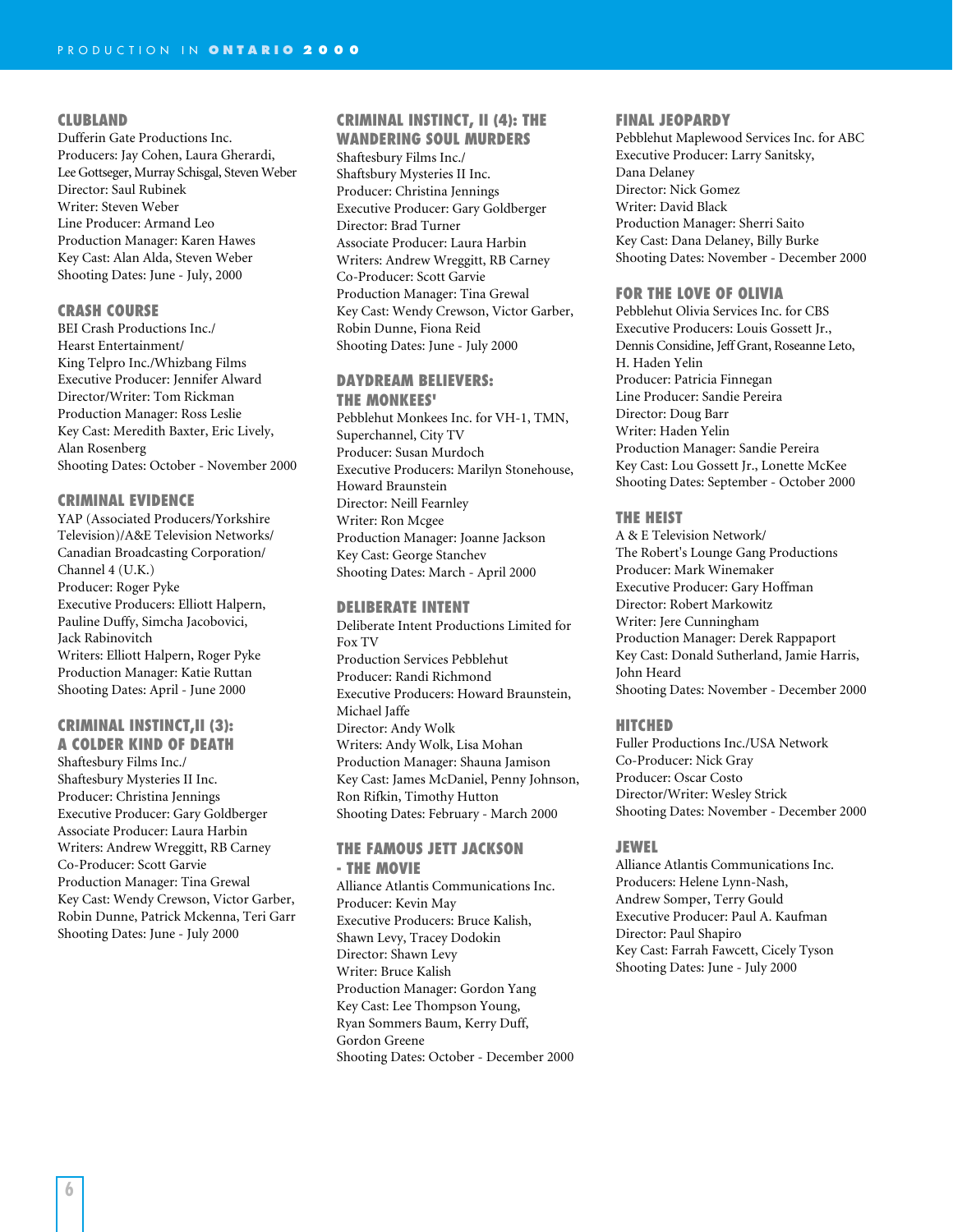#### **THE LAST DEBATE**

Dufferin Gate Productions Inc. Producer: Diane Minter Director: John Badham Writer: Jon Maas Line Producer: Laurie McLarty Production Manager: Laurie McLarty Key Cast: Peter Gallagher, James Garner, Bruce Gray Shooting Dates: June - July 2000

## **THE LAST LAUGH**

ABC Television Network/ Columbia Tristar Television Idaho Productions Producer: Greg Copeland Executive Producers: Laurence Mark, Ilene Amy Berg Co-Executive Producer: Camryn Manheim Director: Duane Clark Writer: Kevin Hench Key Cast: Camryn Manheim, Dabney Coleman, Marlee Matlin, Phyllis Diller, Scott Cohen Shooting Dates: May - June 2000

#### **LAUGHTER ON THE 23RD FLOOR**

Dufferin Gate Productions Inc. Producer: Jeffery Lampert Executive Producers: Manny Azenberg, Neil Simon Director: Richard Benjamin Writer: Neil Simon Line Producer: Armand Leo Key Cast: Nathan Lane, various Shooting Dates: April - May 2000

#### **LUCKY GIRL**

Triptych Communications/ Alliance Atlantis Communications Inc./CTV Executive Producers: Anne Marie La Traverse, Louise Garfield Director: John Fawcett Writers: Graeme Manson, John Frizzell Production Manager: Claire Welland Shooting Dates: October - November 2000

#### **MIDWIVES**

Columbia Tristar Television/ Lifetime Television Producer: Glenn Jordan Executive Producer: Craig Anderson Director: Glenn Jordan Writer: Cynthia Saunders Co-Producer: Greg Copeland Production Manager: Greg Copeland Key Cast: Sissy Spacek, Peter Coyote, Piper Laurie, Alison Pill, Terry Kinney Shooting Dates: November - December 2000

#### **THE MIRACLE WORKER**

ABC Television Network/Disney Television Producer: Suzy Beugen Executive Producers: Charles Hirschhorn, Peter Green Director: Nadia Tass Writer: Marsha Norman Production Manager: Nan Skiba Key Cast: Alison Elliott, David Strathairn Shooting Dates: July - August 2000

#### **MOM'S GOT A DATE WITH A VAMPIRE**

Moms Got A Date Productions Limited in association with The Disney Channel Producer: Donald R. Schain Executive Producer: Michael J. Nathanson Director: Steve Boyum Production Manager: Marc Dassas Shooting Dates: May - June 2000

#### **THE MOVING OF SOPHIA MYLES**

Pebblehut Sopha Services Inc. For CBS Producer: Ray Sager Executive Producers: Franklin Lett, Ken Raskoff Director: Michael Switzer Writer: Quinton Peebles Production Manager: Lynn Mallay Key Cast: Della Reese, Rue Mcclanahan Shooting Dates: May - June 2000

#### **MY HUSBAND'S DOUBLE LIFE**

Hearst Entertainment Inc./ Shadowbox Pictures Producer: Terry Gould Executive Producer: Andrea Baynes Director: Alan Metzger Production Manager: Helene Valinsky Shooting Dates: October - November 2000

#### **MY LOUISIANA SKY**

Dufferin Gate Productions Inc./ Showtime Networks Inc. Producers: Anthony Edwards, Dante Diloreto Director: Adam Arkin Writer: Anna Sandor Line Producer: Margot Lulick Production Manager: Carmen Arndt Key Cast: Juliette Lewis, Kelsey Keel, Shirley Knight, Chris Owens Shooting Dates: September - October 2000

#### **THE NATALIE COLE STORY**

Pebblehut RGP Services Inc. For NBC Producer: Carroll Newman Executive Producers: Liz Lang, Robert Greenwald, Natalie Cole Supervising Producer: Phil Kleinbart Co-Producer: Brad Gordon Director: Robert Townsend Writer: Cindy Myers Production Manager: Lynn Mallay Key Cast: Diahann Carrol, James McDaniel, Natalie Cole, Theresa Randle Shoot Dates: September - October 2000

#### **NERO WOLFE**

Pebblehut Nero Services Inc For A& E Producer: Susan Murdoch Executive Producers: Howard Braunstein, Michael Jaffe, Timothy Hutton Directors: Timothy Hutton and others Production Manager: David Till Key Cast: Maury Chaykin, Timothy Hutton Shooting Dates: September - October 2000

#### **ONE TRUE LOVE**

BEI One Love Productions/ Whiz Bang Productions/CBS Producer: Frank Siracusa Executive Producer: Orly Adelson Director: Lorraine Senna Writer: Richard Leder Production Manager: Ross Leslie Key Cast: Cameron Finley, David Hasselhoff, Doris Roberts, Paget Brewster, Terry Farrell Shooting Dates: June 2000

#### **THE OTHER ME**

Alan Sacks Productions Inc. in association with The Disney Channel Producer: Diane Gutterud Executive Producer: Alan Sacks Director: Manny Coto Line Producer/PM: Lena Cordina Shooting Dates: May - June 2000

#### **OUT OF SYNC**

Motion International V Inc./ Shadowbox Pictures Producer: Terry Gould Executive Producer: Anne Carlucci Director: Graeme Campbell Writers: Eric Williams, Richard Schenkman Production Manager: Helene Valinsky Key Cast: Gail O'Grady, Kari Wuhrer, Peter Outerbridge Shooting Dates: March - April 2000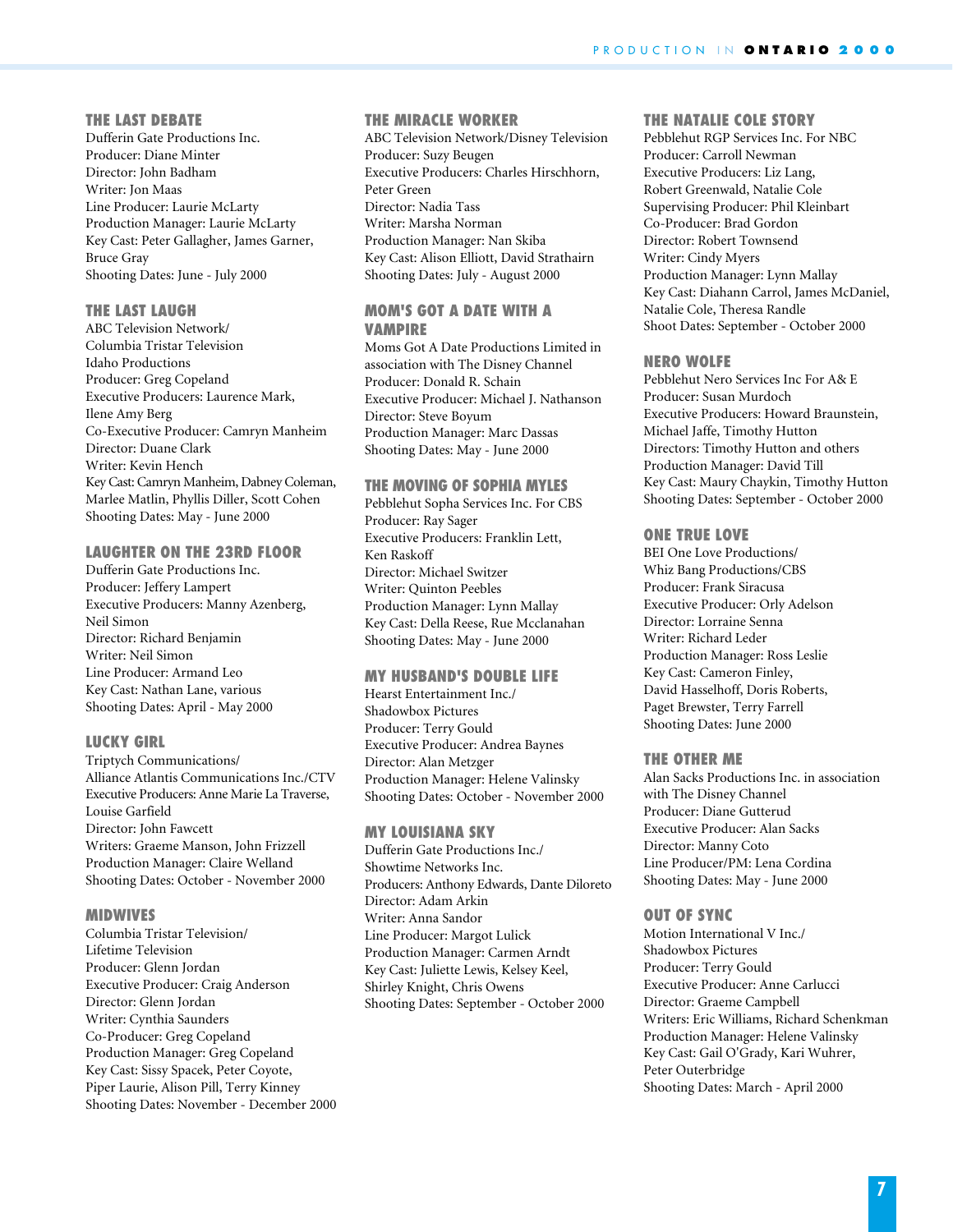#### **PHANTOM OF THE MEGAPLEX**

Phantom of the Megaplex Productions Ltd. in association with Disney Channel Producer: Christopher Morgan Executive Producers: Jack Grossbart, Joan Barnett Writer: Stu Krieger Production Manager: Suzanne Colvin-Goulding Shooting Dates: July - August 2000

#### **THE PRETENDER 2001**

20Th Century Fox Television/ TCFTV Canpro III Ltd./ Turner Television Network Producer: Michael Maschio Executive Producers: Craig Van Sickle, Fred Keller, Steve Mitchell Director: Fred Keller Writers: Craig Van Sickle, Steve Mitchell Production Manager: Sarah James (APM) Key Cast: Andrea Parker, Michael T. Weiss, Patrick Bauchau Shooting Dates: October - November 2000

# **THE PRETENDER -**

**A WHISPER IN THE WOODS** 20Th Century Fox TV/ TCFTV Canpro III Ltd./ Turner Television Network Producer: Michael Maschio Executive Producers: Craig Van Sickle, Fred Keller, Steve Mitchell Director: Fred Keller Writers: Craig Van Sickle, Steve Mitchell Production Manager: Sarah James (APM) Key Cast: Andrea Parker, Michael T. Weiss, Patrick Bauchau Shooting Dates: November - December 2000

#### **PRINCE CHARMING**

Charming Productions Inc./ Hallmark Entertainment/ Turner Network Television Producer: Matthew O'Connor Executive Producer: Robert Halmi Sr. Director: Allan Arkush Writers: Doug Palau, Samantha Silva Co-Producer: Martin Walters Production Manager: Bill Marks Key Cast: Martin Short Shooting Dates: September - November 2000

#### **QUINTS**

Darius Films Inc./The Disney Channel Producer: Nicholas Tabarrok Executive Producer: Stanley Brooks Director: Bill Corcoran Writers: Greg Pinkus, Mathew Weisman Production Manager: Chris Danton Shooting Dates: March - April 2000

#### **RANGE OF MOTION**

BEI Range Productions Inc./ Hearst Entertainment / Lifetime/ King Telpro Inc./Roadhouse Productions Producers: Craig Anderson, Beth Grossbard Director: Donald Wrye Writer: Grace McKeaney Production Manager/Line Producer: Michael Maschio Key Cast: Rebecca De Morney, Melanie Mayron Shooting Dates: August - September 2000

#### **RED SNEAKERS**

Dufferin Gate Productions Inc. Producer: Gary Stephenson Executive Producer: Tom Lynch Director: Gregory Hines Associate Producer: Mark Saltzman Writer: Mark Saltzman Production Manager: Leorra Newman Key Cast: Dempsey Pappion, Gregory Hines, Vincent D'Onofrio, Scott Thompson Shooting Dates: November - December 2000

#### **ROOM FULL OF MIRRORS THE JIMI HENDRIX STORY**

Dufferin Gate Productions Inc./ Showtime Networks Inc. Producer: Steven Hollocker Director: Leon Ichaso Line Producer: Margaret Mitchell Production Manager: Stephen Turnbull Key Cast: Wood Harris Shooting Dates: March - May 2000

#### **ROUGH AIR**

Pebblehut Rough Air Services Inc. for Carlton/America Producer: Mary Pantelidis Executive Producers: Marc Lorber, Stephen Davis Director: Jon Cassar Writer: Jim Makichuk Production Manager: Mary Pantelidis Key Cast: Alexandra Paul, Eric Roberts Shooting Dates: November - December 2000

#### **RUBY'S BUCKET OF BLOOD**

Dufferin Gate Productions Inc./ Showtime Networks Inc. Producer: Angela Bassett Executive Producer: Whoopi Goldberg Director: Peter Werner Writer: Julie Hebert Line Producer: Jane Bartelme Production Manager: Lena Cordina Key Cast: Angela Bassett, Kevin Anderson, Jurnee Smollett Shooting Dates: September - October 2000

#### **SANCTUARY**

BEI Sanctuary Productions Inc./ Whizbang Films/CBS Productions/ Adelson Ent. Producer: Frank Siracusa Executive Producer: Tracey Alexander Director: Katt Shea Writers: Katt Shea, Vivian Radcoff Production Manager: Thomas J. Pretak Key Cast: Costas Mandylor, Kathy Baker, Melissa Gilbert Shooting Dates: September - October 2000

#### **SANTA WHO**

Hearst Entertainment/King Phoenix Productions Inc./ BEI Santa Productions Inc./Whiz Bang Productions Executive Producers: Robert Schwartz, Chad Hoffman Director: Artie Mandelberg Writers: Debra Frank, Steve L. Hayes Line Producer: Frank Siracusa Production Manager: Thom J. Pretak Key Cast: Leslie Nielson, Steve Eckholt, Max Morrow Shooting Dates: July - August 2000

#### **SECOND STRING**

Second String Produtions Inc./ Turner Network Television Producer: Bob Roe Executive Producer: Michael London Director: Rob Lieberman Writer: Tom Flynn Production Manager: Sandie Pereira Key Cast: Gil Bellows, Jon Voight Shooting Dates: April - June 2000

#### **SIRR**

Dufferin Gate Productions Inc./ Showtime Networks Inc. Executive Producer: Jon Turtle Director/Writer: Robert Munic Line Producer: Peter Pastorelli Production Manager: Ross Leslie Key Cast: Michael Clarke Duncan Shooting Dates: August - September 2000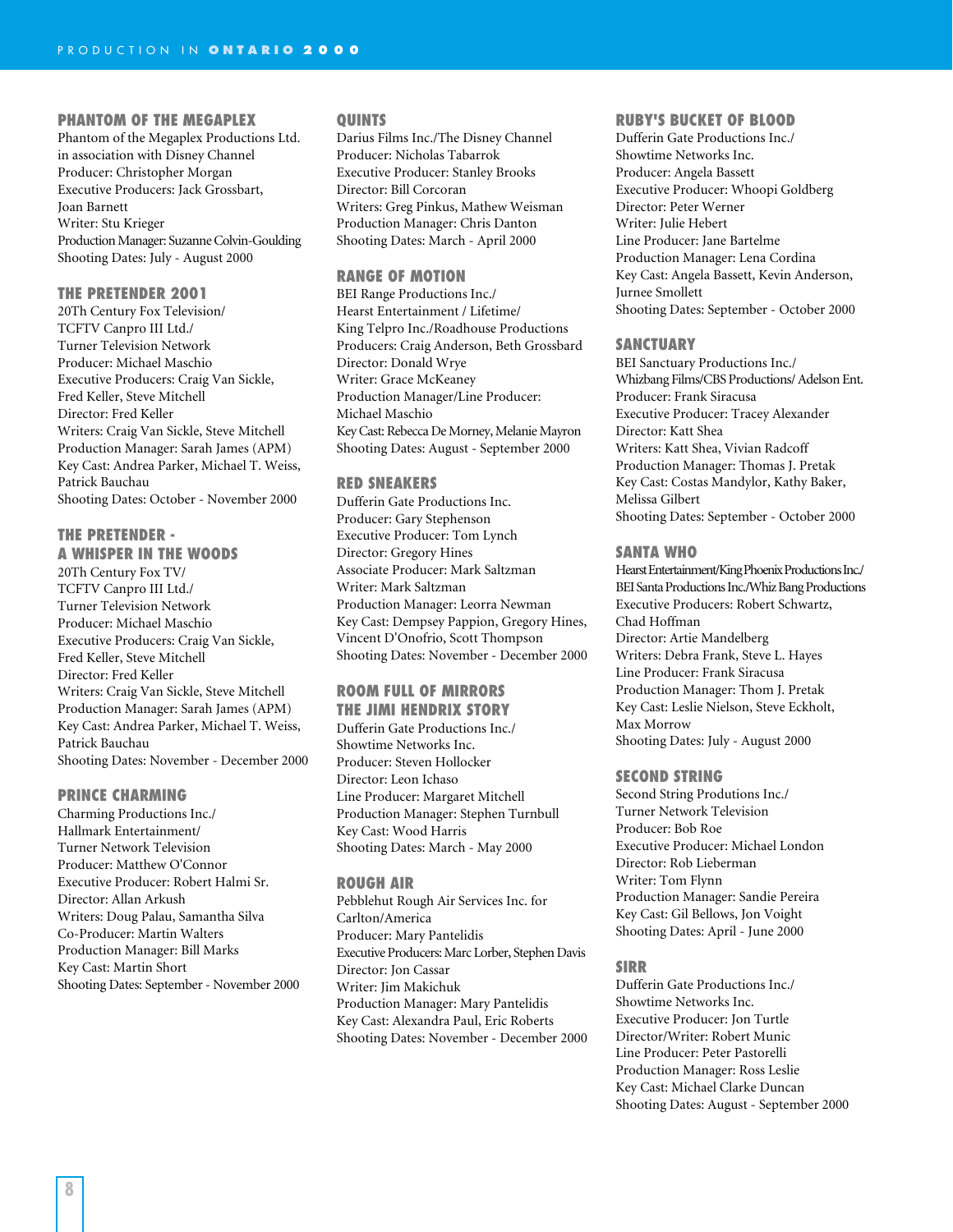## **SISTER MARY EXPLAINS IT ALL**

Cliffwood Productions Ltd./ Columbia Tristar/Pebblehut Productions Inc. Producers: Kirk Stambler, Victoria Tennant Executive Producer: Ronald Bozman Director: Marshall Brickman Writer: Christopher Durang Production Coordinator: Joanne Rider Production Manager: Claire Welland Key Cast: Diane Keaton, Laura San Giacomo, Brian Benben, Jennifer Tilly, Wallace Langham Shooting Dates: April - May, 2000

#### **SPINNING OUT OF CONTROL**

E! Entertainment/Shavick Entertainment/ Spinning Productions Inc. Producers: James Shavick, Lynn Deegan, Shawn Williamson Associate Producer: Brad Van Arrogon Director: Richard Martin Writer: Mark Solomon Co-Producer: Mark Solomon Line Producer: Allan Levine Production Manager: Allan Levine Key Cast: Howie Mandell, Kathie Lee Gifford, Robin Givens Shooting Dates: November 2000

#### **THE STALKING OF LAURIE SHOW**  (AKA RIVALS)

Pebblehut Rivals Inc./USA Nework, TMN, Superchannel Producer: Randi Richmond Executive Producer: Ellyn Williams Director: Norma Bailey Writer: Jennifer Salt Production Manager: Terry Steyn Key Cast: Jennifer Finnigan, Marne Patterson Shooting Dates: June - July 2000

#### **TORSO: THE EVELYN DICK STORY**

Shaftesbury Films Inc./ Shaftesbury Mysteries III Inc. Producers: Christina Jennings, Stephen Alix Director: Alexander Chapple Associate Producer: Laura Harbin Writer: Dennis Foon Co-Producer: Scott Garvie Supervising Producer: Paul Stephens Production Manager: Tina Grewal Key Cast: Brenda Fricker, Callum Keith Rennie, Kathleen Robertson, Victor Garber Shooting Dates: September - October 2000

#### **THE TRIANGLE**

Orly Adelson Prod./Turner Broadcasting System/ Whiz Bang Prod. Producer: Frank Siracusa Executive Producer: Orly Adelson Director: Lewis Teague Writer: Ted Humphrey Production Manager: Thom J. Pretak Key Cast: Dan Cortese, Dorian Harewood, Luke Perry, Olivia D'Abo Shooting Dates: November - December 2000

#### **TRUE ROMANCE**

(AKA THE DANGEROUS LOOK OF LOVE) BEI True Romance Productions Inc./ Hearst Entertainment Productions/ King Telpro Inc./Lifetime Television Producer: Chuck McLain Director/Writer: Sollace Mitchell Production Manager: Derek Rappaport Key Cast: Jordan Ladd, Vincent Spano Shooting Dates: March 2000

#### **THE TUNNEL**

3698505 Canada Inc., 3698533 Canada Inc. Executive Producer: Ciro Dammico Producers: Stephan Maynard, Tony Johnston Director: Daniel Baldwin Writer: Tony Johnston Line Producer: Carole Vaillancourt Key Cast: Daniel Baldwin, Kim Coates Shooting Dates: April - May 2000

#### **VOWS**

Eyelids Productions Inc./Whizbang Films Producer: Bernard Zukerman Executive Producer: Frank Siracusa Director: Jerry Ciccoritti Writer: Andrew Rai Berzins Production Manager: Ted Miller Key Cast: Alberta Watson, Peter Outerbridge Shooting Dates: July - August 2000

#### **WALTER AND HENRY**

Showtime Networks Inc./ Walter and Henry Productions Limited Producers: Michael Jewison, Norman Jewison Director: Dan Petrie Sr. Writer: Geoffrey Sharp Production Manager: Leorra Newman Key Cast: John Larroquette, James Coburn, Kate Nelligan Shooting Dates: July - August, 2000

#### **WHAT MAKES A FAMILY**

Cliffwood Productions Ltd./ Columbia TriStar Television Producer: Wendy Grean Executive Producers: Barbara Streisand, Craig Zadan, Neil Meron, Whoopi Goldberg Director: Maggie Greenwald Production Manager: David Hood Key Cast: Whoopi Goldberg, Brooke Shields, Cherry Jones, Anne Meara, Al Waxman Shooting Dates: July - August 2000

#### **WHEN ANDREW CAME HOME**

BEI Bryan Productions Inc./Hearst Entertainment Inc./King Telpro Inc./ Lifetime Television/Roadhouse Productions Executive Producer: Michael Filerman Director: Artie Mandelberg Writer: Susan Rice Production Manager: Michael Maschio Key Cast: Park Overall Shooting Dates: May - June 2000

#### **WHITE LIES**

Dufferin Gate Productions Inc. Executive Producer: Abby Mann Director: Tony Bill Writer: Abby Mann Line Producer: Stephen Turnbull Key Cast: Courtney Vance, Gil Bellows, Chuck Shamata Shooting Dates: October - November 2000

#### **WISHMASTER III: SWORD OF JUSTICE**

Wishmaster 3 Productions Inc./Artisan Pictures/ GFT/Paquin Distribution Inc./ Overseas Filmgroup, Inc. Producers: Gary Howsam, Gilles Paquin, Craig Nicholls Executive Producers: Jacqueline Kelly, Walter Josten Director: Chris Angel Writer: Alexander Wright Line Producer: Leslie Oswald Production Manager: Ellen Rutter Key Cast: AJ Cook, Jason Connery Shooting Dates: August 2000

#### **WISHMASTER IV: THE PROPHECY FULFILLED**

Wishmaster 4 Productions Inc./Artisan Pictures/ GFT/Paquin Distribution Inc./ Overseas Filmgroup, Inc. Producers: Gary Howsam, Gilles Paquin Executive Producers: Jacqueline Kelly, Jeff Geoffray Director: Chris Angel Writer: John Benjamin Martin Line Producer: Leslie Oswald Production Manager: Ellen Rutter Shooting Dates: August - September 2000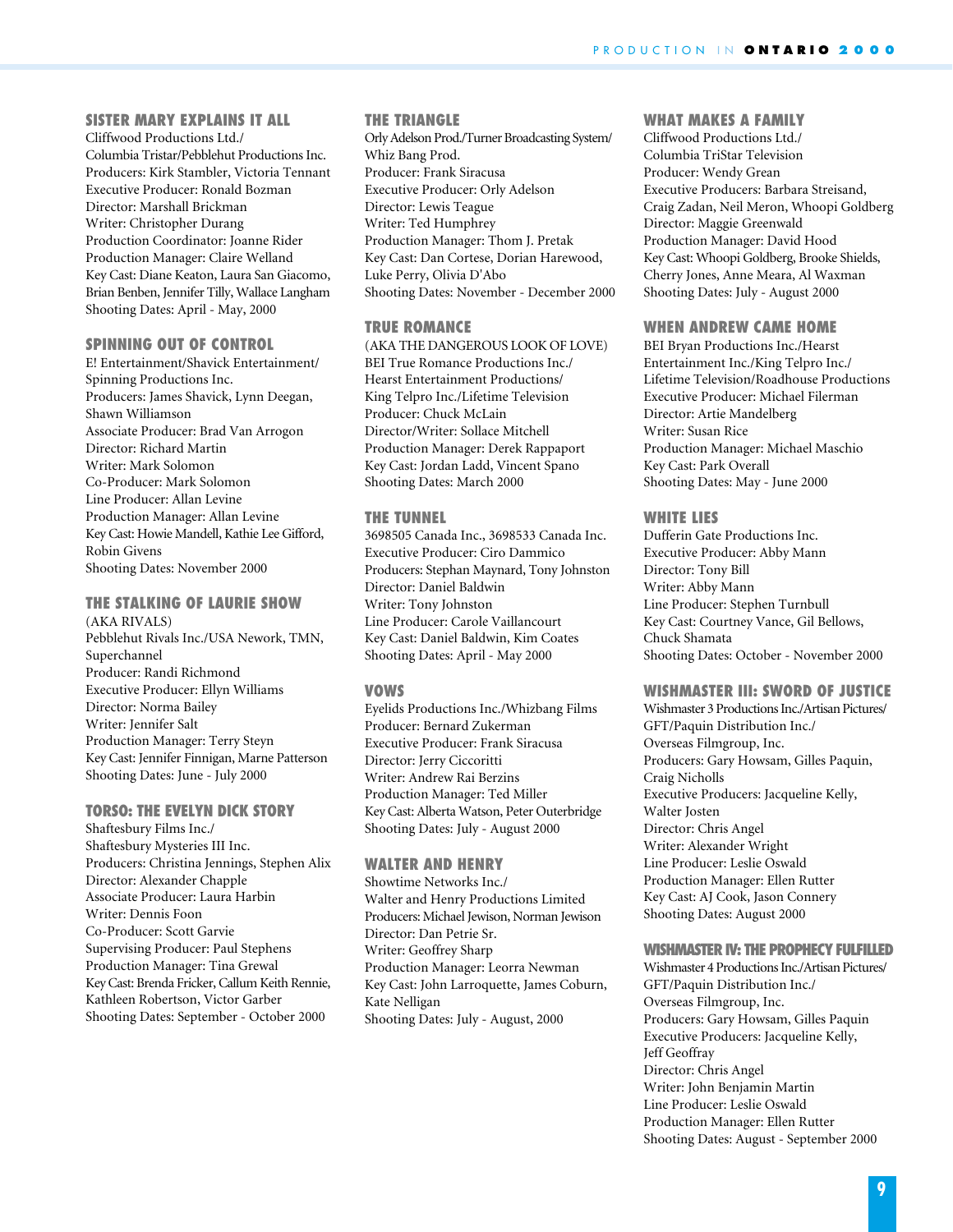#### **XCHANGE**

Coolbrook Productions & Locomotion Films Coolbrook Media International/ Trimark Pictures Producers: Jean Desormeaux, Marc S. Grenier Executive Producers: Gordon Haines, Denis Martel, Mark Amin Director: Allan Moyle Line Producer: Jean Desormeaux Writer: Christopher Pelham Key Cast: Pascale Bussieres, Stephen Baldwin, Kim Coates Shooting Dates: March - April 2000

#### **ZEBRA LOUNGE**

Chesler Perlmutter/Zebco Productions Inc. Producer: Paco Alvarez Executive Producers: David Perlmutter, Lewis Chesler Director: Kari Skogland Production Manager: Dean Perlmutter Key Cast: Kristy Swanson, Brandy Ledford, Stephen Baldwin, Cameron Daddo Shooting Dates: November - December 2000

# **PILOTS**

#### **DOC**

Pebblehut Doc Inc. for Showcase, Pax, Columbia TriStar Producer: Marilyn Stonehouse Director: George Bloomfield Writers: Dave Johnson, Gary Johnson Production Manager: Mary Pantelidis Key Cast: Victor Garber, Wendy Crewson, Billy Ray Cyrus Shooting Dates: May - June 2000

**FOREIGN OBJECTS, I (1-6)** Rhombus Media Inc. For CBC and Showcase Television Inc. Producers: Daniel Iron, Niv Fichman Executive Producer: Ken Finkleman Director/Writer: Ken Finkleman Line Producer/Production Manager: David Rosen Key Cast: Arsinee Khanjian, Colm Feore, Ken Finkleman Shooting Dates: July - August 2000

#### **GILMORE GIRLS**

Gilmore Girls Productions Inc./ Warner Bros. Pictures Producer: Chrisann Verges Executive Producers: Amy Sherman-Palladino, Gavin Polone Director: Lelie Linka Glatter Writer: Amy Sherman-Palladino Production Manager: Allan Levine Key Cast: Alex Borstein, Alexis Bledel, Keiko Agena, Lauren Graham Shooting Dates: March - April 2000

#### **STRONG MEDICINE**

Idaho Productions Ltd. Producer: John Flynn Executive Producers: Robert Lieberman, Tammy Ader, Whoopi Goldberg Director: Robert Lieberman Writer: Tammy Ader Production Manager: Marc Dassas Key Cast: Janine Turner, Whoopi Goldberg Shooting Dates: January - February 2000

#### **ULTRAVIOLET**

20Th Century Fox Television/ TCFTV CANPRO II INC. Producer: Wendy Grean Executive Producers: C. Johannessen, H. Gordon, M. Piznarski Director: Mark Piznarski Writers: C. Johannessen, H. Gordon Production Manager: David Hood Shooting Dates: March - April 2000

#### **THE WAR NEXT DOOR**

(AKA KILL! KILL! KILL!) KILLIAN INC. Producer: Anthony Santa Croce Executive Producers: Chris Viscardi, Will McRobb Director: Damon Santa Stefano Writers: Chris Viscardi, Will Mcrobb Production Manager: Kevin Lafferty Shooting Dates: February - March 2000

#### **WITCHBLADE**

Warner Bros. Television/ Witchblade Productions Limited Partnership Producer: Perry Husman Executive Producer: Dan Halsted Director: Ralph Hemecker Writer: J.D. Zeik Studio Executive: Judith Zaylor Production Manager: Michael Wray Shooting Dates: February - March 2000

# **TELEVISION SERIES - DRAMATIC**

#### **THE ASSOCIATES**

Alliance Atlantis Communications Inc. Producer: Brian Dennis Executive Producer: Alyson Feltes Writers: Alyson Feltes, Greg Ball, Maureen Mckeon, Michelle Lovretta, Paul Aitken, Steve Blackman Production Manager: Tashi Bieler Key Cast: Demore Barnes, Gabriel Hogan, Jennie Raymond, Shaun Benson, Tamara Markle Shooting Dates: August - December 2000

#### **BEASTMASTER, I (1-22); II (1-22)**

Alliance Atlantis Communications Inc. Producers: Brett Popplewell, Jim Henshaw, Darryl Sheen Executive Producer: Gregg Coote, Jeff Hayes, Sylvio Tabet Shooting Dates: April 2000 - March 2001

#### **BLUE MURDER, I (101-113)**

Barna Alper/Blue Murder Production Inc./ Global Television Network Producer: Norman Denver Executive Producers: Laszlo Barna, Steve Lucas Directors: John L'Ecuyer, Stephen Williams, TW Peacocke Production Manager: Andrea Raffaghello Key Cast: Joel Keller, Maria Del Mar Shooting Dates: July - December 2000

#### **THE CITY, II (14-33)**

(AKA FLESH AND BLOOD) Pebblehut Productions Inc./ Sarrazin-Couture Productions for CTV Producer: Sue Murdoch Executive Producers: Suzette Couture, Pierre Sarrazin Writers: Suzette Couture, Various Line Producer: Nan Skiba Production Manager: David Till Key Cast: Aiden Devine, John Raulston, Torri Higginson Shooting Date: July 1999 - February 2000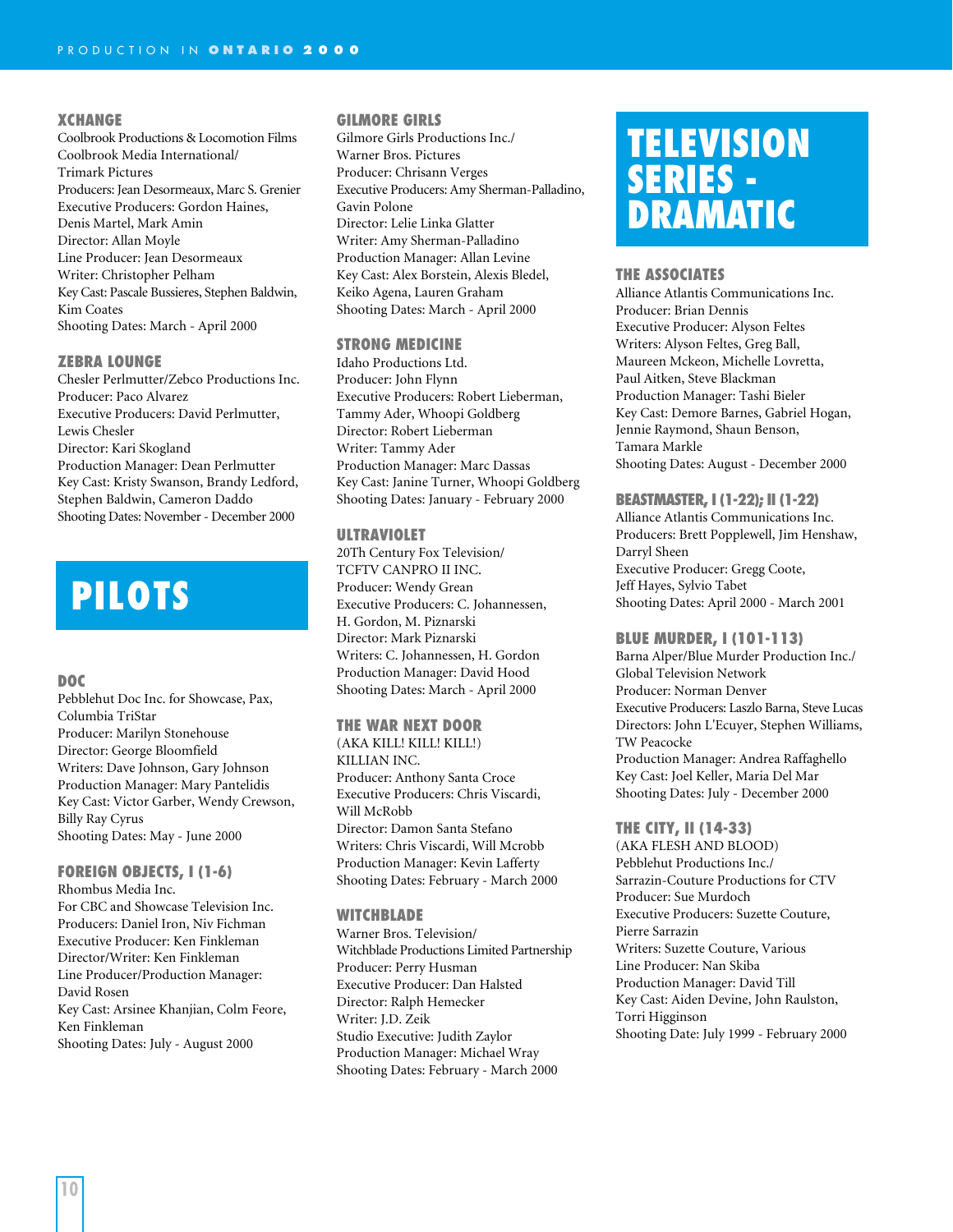#### **DOC**

Pebblehut Doc Series Inc. For Showcase, PAX TV, Columbia TriStar Producers: George Bloomfield, Marilyn Stonehouse Production Manager: Joanne Jackson Key Cast: Andrea Robinson, Billy Ray Cyrus, Derek McGrath, Richard Leacock Shooting Dates: December 2000 - June 2001

#### **DROP THE BEAT, II (14-26)**

Alliance Atlantis Productions & Back Alley Films Producers: Janis Lundman, Adrienne Mitchell Production Manager: David Lowe Key Cast: Mark Taylor, Merwin Mondesir, Shamann, Michie Mee, Omari Forrester Shooting Dates: July - October 2000

#### **FALCONE, I (101-106)**

Columbia TriStar Television for CBS Producers: Elizabeth Cantillon, Lou Digiaimo, Chris Long, Lynn Raynor Executive Producers: Bob Singer, Mark Johnson, John Le Hancock, Bobby Moresco, Ken Socarz Associate Producer: Joe Murphy Production Manager: Adam Shully Key Cast: Jason Gedrick, Tittus Welliver, Robert John Burke, Amy Carlson, Sonny Marinelli, Lillo Brancatto Jr. Shooting Dates: November 1999 - February 2000

#### **THE FAMOUS JETT JACKSON, III (301-326)**

Alliance Atlantis Communications Inc. Producer: Kevin May Executive Producers: Bruce Kalish, Shawn Levy, Tracey Dodokin Director: Shawn Levy Writer: Bruce Kalish Production Manager: Gordon Yang Key Cast: Lee Thompson Young Shooting Dates: February - September 2000

#### **GENE RODDENBERRY'S EARTH: FINAL**

**CONFLICT, III (45-66); IV (67-88)** Alliance Atlantis Communications Inc. Producers: David Kirschner, John Calvert, Majel Roddenberry, Paul Gertz, Stephen Roloff Production Manager: Anne Marie Cormier Key Cast: Anita La Selva, David Hemblen, Jayne Heitmeyer, Leni Parker, Richard Chevolleau, Robert Leeshock, Von Flores Shooting Dates: May 2000 - April 2001

## **GET A LIFE/GROUILLE-TOI, IV (21-30)**

Sound Ventures Productions/TVOntario/ TFO-TVOntario/SCN (Saskatchewan Communications Network)/ Canadian Learning Television Producer: Ed Kucerak Executive Producer: Neil Bregman Directors: Craig Chivers, Lorian Belanger Writer: Raymond Charette Key Cast: Kipp Lightburn, Paula Haffner Alexander Beaudoin, Sophie Duchesne Shooting Dates: May - November 2000

#### **HISTORY BITES, II (14-37); III (40-63)**

History Bites Productions Inc./ History Television Inc. Producer: Rick Green Executive Producer: David C. Smith Director: Rick Green Writers: Rick Green, Duncan McKenzie, Amy McKenzie, Danny DiTata, Jeremy Winkels, Eric Lunsky, Jason Taniguchi Key Cast: Bob Bainborough, Ron Pardo, Rick Green, Janet Van De Graaff, Teresa Pavlinek Shooting Dates: May - September 2000

#### **IN A HEARTBEAT, I (101-119)**

Alliance Atlantis Communications Inc. Producer: Ken Lafferty Production Manager: Rita Picard Key Cast: Christopher Ralph, Danso Gordon, David Mcilwraith, Jackie Rosenbaum, Kevin Hicks, Lauren Collins, Lori Hallier, Regan Pasternak, Shawn Ashmore Shooting Dates: May - October 2000

#### **I WAS A SIXTH GRADE ALIEN**

Alliance Atlantis Communications Inc. Producers: Bruce Coville, Claire Welland, Daphne Ballon, Gary Delfiner Production Manager: Lars Dahl Shooting Dates: April - December 2000

**NIKITA, IV (401-422); V (501-508)** Fireworks Entertainment Inc. Producer: Jamie Paul Rock Executive Producer: Jay Firestone Production Manager: Brian Gibson Key Cast: Cindy Dolenc, Don Francks, Eugene Glazer, Peta Wilson Shooting Dates: September - December 2000

# **THE NOT SO GRIMM BROTHERS, I (1-6)**

C.I.C. Productions Inc./ DEVINE PRODUCTIONS LTD. Producers: David Devine, Richard Mozer Executive Producer: Howard Delman Director: David Devine Writers: Ann MacNaughton, Heather Conkie, Raymond Storey Line Producer: Bob Wertheimer Shooting Dates: July - August 2000

#### **OUR HERO, I (1-13)**

Canadian Broadcasting Corporation CBC Producer: Karen Lee Hall Executive Producer: Steve Denure Writers: John May, Suzanne Bolch Production Manager: David Lowe Key Cast: Cara Pifko, Jeanie Calleja Shooting Dates: January - March 2000

#### **PARADISE FALLS, I (1-52)**

Breakthrough Films and Television Inc. Producer: Paula Smith Executive Producers: Ira Levy, Peter Williamson Directors: Art Hindle, Bruce Pittman, Keith Ross Leckie, Penelope Buitenhuis Writers: Alex Galatis, Paula Smith Production Manager: Kate Harrison Key Cast: Art Hindle, Cameron Graham, Chantal Quesnelle, Kim Schraner, Tammy Isbell Shooting Dates: July - December 2000

#### **PR, I (1-13)**

Sullivan Entertainment Inc. Produced in sssociation with The Canadian Broadcasting Corp Producer: John Boni Executive Producers: Kevin Sullivan, Trudy Grant Directors: Kevin Sullivan, Michael Kennedy, Stefan Scaini Writers: Diane Flacks, Eva Almos, Jane Ford, John Boni, Paul Bellini, Paul Pogue, Peggy Thompson Line Producer: Elizabeth Young Production Manager: Dan Matthews Key Cast: Diane Flacks, Ellie Harvey, Fiona Reid

#### **QUEER AS FOLK, I (1-22)**

Showtime Networks Inc./ Temple Street Productions Ltd. Producer: Sheila Hockin Executive Producers: Dan Lipman, Ron Cowen, Tony Jonas Directors: Various Writers: Dan Lipman, Ron Cowen Line Producer: Noella Nesdoly Key Cast: Gale Harold, Hal Sparks, Randy Harrison, Scott Lowell, Peter Paige, Thea Gill, Michelle Clunie, Sharon Gless Shooting Dates: July 2000 - March 2001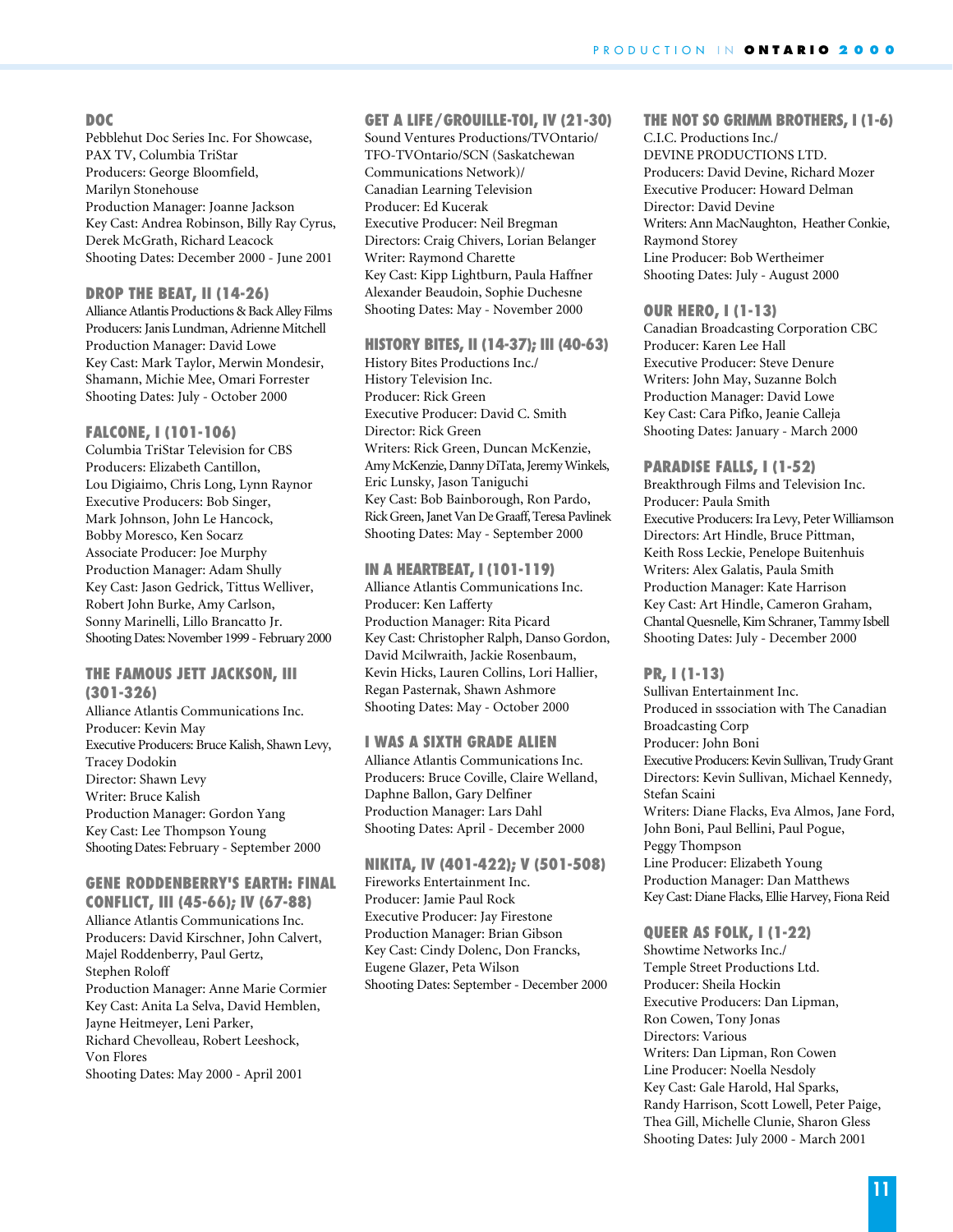## **THE RED GREEN SHOW, X (193-210)**

Red Green Productions X Inc./ Canadian Broadcasting Corporation Producer: Steve Smith Executive Producer: David C. Smith Director: Bill Elliott Production Manager: Sandi Richardson Writers: Steve Smith, Bob Bainborough, Shaun Graham, Bruce Pirrie Key Cast: Steve Smith, Graham Greene, Bob Bainborough, Peter Keleghan, Jeff Lumby, Wayne Robson Shooting Dates: March - October 2000

#### **RELIC HUNTER, II (201-215)**

Fireworks Entertainment Inc. Producer: Jonathan Hackett Executive Producers: Adam Haight, Jay Firestone Production Manager: Wanda Chaffey Key Cast: Tia Carrere, Christien Anholt, Lindy Booth Shooting Dates: May - October 2000

#### **THE SADDLE CLUB, I (1-26)**

Canadian-Australian Co-production Eaton Films Limited/ Lancit Media Entertainment/ Protocol (Saddle Club) Productions Inc./ Protocol Entertainment Inc./ YTV Canada Inc. Executive Producers: Paul Bronfman, Steve Levitan Directors: Chris Martin-Jones, Steve Mann Writers: Sarah Dodd, Anita Kapila, Cory Kinney, Jason Abelson, Sheila Vessey Key Cast: Keenan MacWilliam, Sophie Bennett Shooting Dates: August - December 2000

#### **SCREECH OWLS, I (1-13)**

Shaftesbury Films Inc./Shaftesbury Kids I Inc. Producer: Moira Holmes Executive Producer: Christina Jennings Directors: various Writers/Supervising Producers: John May, Suzanne Bolch Co-Producers: Laura Harbin, Scott Garvie Production Manager: Karen Hawes Shooting Dates: September - December 2000

#### **SOUL FOOD, I ( 1-20)**

Soul Food Productions/ Paramount Television Group Producers: Cathy Gibson, Sean Ryerson Executive Producer: Kevin Arkadie Production Manager: Sean Ryerson Key Cast: Malinda Williams, Nicole Ari Parker, Vanessa Williams Shooting Dates: April - November 2000

#### **SUPER RUPERT, I (1-13)**

Sulivan Entertainment International Inc./ Super Hero Productions Inc./YTV Canada Inc. Producer: Michael MacLennan Executive Producer: Kevin Sullivan Directors: Randy Bradshaw, Stefan Scaini Production Manager: Dan Matthews Key Cast: Adam Butcher, Amber Marshall, Bryon Bully, Michael D'Ascenzo, Sheila McCarthy, Tim Progosh Shooting Dates: August - October 2000

#### **THE TOY CASTLE, I (101-126)**

Sound Ventures Productions/Treehouse/ YTV Canada Inc./ SCN (Saskatchewan Communications Network)/TFO Producers: Neil Bregman, Katherine Jeans Executive Producer: Neil Bregman Director: Katherine Jeans Writer: Nancy Trites Botkin Key Cast: Jorden Morris, Elizabeth Olds Shooting Dates: March - May 2000

#### **TWICE IN A LIFETIME, II (23-44)**

Pebblehut Lifetime Inc. for CTV PAX TV/ Columbia Pictures Producer: Marilyn Stonehouse Executive Producers: Michael Prupas, Pam Long Directors: Various Writers: Various Key Cast: Al Waxman, Paul Popowich Shooting Dates: May - January 2001

#### **THE WAR NEXT DOOR, VI ( 601-622)**

Studios USA Television/USA Network Producer: Anthony Santa Croce Executive Producers: Chris Viscardi, Will Mcrobb Writers: Chris Viscardi, Will Mcrobb Line Producer: Derek Rappaport Production Manager: Derek Rappaport Key Cast: Damian Young, Linden Ashby, Susan Walters Shooting Dates: May - September 2000

#### **THE ZACK FILES, I (1-26)**

Decode/Zack Productions Inc./ YTV Canada Inc./Fox Family Channel France 3/Channel 4 (UK)/Disney Europe Producer: John A. Delmage Executive Producers: Kathy Slevin, Steven DeNure, Neil Court Directors: Bill Fruet, Craig Pryce, John Bell, Russ Clyde Production Manager: Norah Wakula Key Cast: Jake Epstein, Jeff Clarke, Katie Boland, Michael Seater, Noah Giffin, Paulette Sinclair, Robert Clark Production Supervisor: Betty Orr Shooting Dates: June - December 2000

# **MISC. TELEVISION: SPECIALS/VARIETY/ DOCUMENTARIES/ EDUCATIONAL/COMEDY/ INFORMATIONAL/OTHER**

#### **A CHILD'S CENTURY OF WAR**

Bishari Film Productions Inc./ History Television Inc./Knowledge Network SCN (Saskatchewan Communications Network)/ Vision TV Producer: Shelley Saywell Director/Writer: Shelley Saywell Co-Producer: Deborah Parks Production Manager: Deborah Parks Shooting Dates: August - December 2000

#### **A SCATTERING OF SEEDS, IV (40-52)**

White Pine Pictures for History Television/ RDI, Vision TV, Knowledge, SCN Producers: Peter Raymont, Lindalee Tracey Directors: David Adkin, Donna Caruso, Dorothy Dickie, Martin Duckworth, Patricia Fogliato, Lolita Krisna, Audrey Mehler, Jean Francois Monette, Linda Ohama, Tom Radford, Patrick Reed and Laurence Green, Lindalee Tracey, Laura Turek and Hunt Hoe Story Editor: Lindalee Tracey Production Supervisor: Fraser Steele Production Manager: Jennifer Horvath Shooting Dates: July - November 2000

#### **AFTERMATH: THE REMNANTS OF WAR**

Aboriginal Peoples Television Network Incorporated/Aftermath Pictures Inc. with the National Film Board of Canada in association with History Television and Participation of Cinema Esperanca International/Rogers Documentary Fund/ Aboriginal Peoples Television Network, Vision TV, Knowledge Network, SCN (Saskatchewan Communications Network) Producer: Ed Barreveld, Michael Kot NFB Producer: Peter Starr NFB Executive Producer: Louise Lore Executive Producers: Andre Bennett, Don Haig Director/Writer: Daniel Sekulich Line Producer: Ed Barreveld Shooting Dates: April - October 2000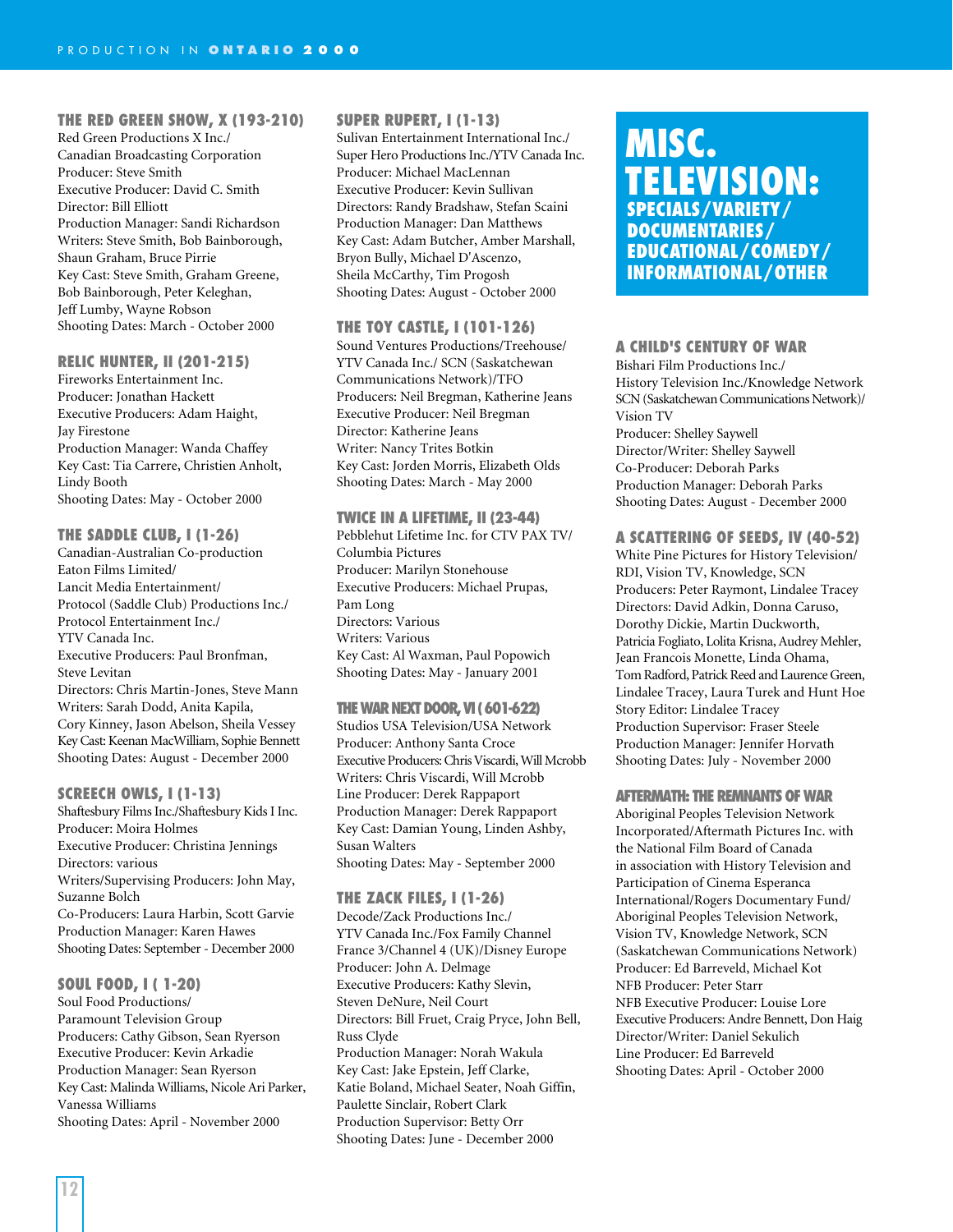#### **ANYTHING I CAN DO...I, I (1-26)**

Ruffman Productions Inc./ WTN - Women's Television Network Producer: Heather Ryall Executive Producer: David C. Smith Director: Heather Ryall Creative Producer: Mag Ruffman Writers: Daniel Hunter, Mag Ruffman Key Cast: Mag Ruffman Shooting Dates: July - September 2000

#### **BALLE DE MATCH**

Balestra Productions Inc./ Canadian Broadcasting Corporation/ Radio Canada and TV5 Producer/Director: Mark Chatel Writer: Andre Lambert Shooting Dates: April - October 2000

#### **BIRTH STORIES, I (1-6); II (7-12)**

Birth Stories Productions Ontario Inc./ Birth Stories Productions Inc. Executive Producers: Andrea Nemtin, Glen Salzman Directors: Maureen Judge, Michael McNamara, Nadine Pequeneza Supervising Producer: David York Series Producers: Nick Hector, Leslie Fruman Production Manager: Deborah Parks Shooting Dates: January - September 2000

#### **BUZZ, II (14-26)**

The Comedy Network Inc. Producers: Merilyn Read, Mike Mackinnon Executive Producers: Merilyn Read, Steve Jarosz Director: Mike Mackinnon Writers: Daryn Jones, Mike Mackinnon, Morgan Oliver Smith Production Manager: Nicole St. Pierre Key Cast: Daryn Jones, Morgan Oliver Smith Shooting Dates: July - December 2000

#### **CANADIAN GEOGRAPHIC, III (1-3)**

Discovery Channel Producer: John La Rose Executive Producers: Ron Lillie, William Johnston Director: John La Rose Shooting Dates: April - October 2000

#### **CLASS ACT, I (1-13)**

Breakthrough Entertainment Inc./ Life Network Executive Producers: Ira Levy, Peter Williamson, Ron Singer Director: Francine Zuckerman Supervising Producer: Kirsten Scollie Producer: Francine Zuckerman Shooting Dates: September 2000 - March 2001

## **COUNTER FORCE, I (1-3)**

1404367 Ontario Ltd./Canal D/ Discovery Communications Inc./ History Television Inc. Producer: Tim Wolochatiuk Executive Producers: David Brady, Tim O'Brien Director: Tim Wolochatiuk Associate Producers: David Moschewitz, Liora Landau Writers: Dennis Murphy, Sarah Peat, Tim Wolochatiuk Line Producer: Sam Jephcott Production Manager: Sam Jephcott Shooting Dates: May - July 2000

#### **FIRE STATION, I (1-13)**

Wombat Productions Inc. & La Fete Productions Producers: Anne Pick, Ina Fichman Executive Producers: Anne Pick, Ina Fichman Directors: Kate Gillan, Justine Pimlott, Ali Kazimi, Barry Greenwald Production Managers: Amy Webb, Judy Griesbach Shooting Dates: September - November 2000

#### **FLIGHTPATH, V (53-65)**

Screenlife Productions Limited/ Discovery Channel/ Salter Street Films International Limited Producer: Mike Feheley Executive Producers: Michael Maclear, Mike Feheley Directors: Andrew Munger, Chris Terry, Kelly Peckham, Pilar Segura, Roger Pyke Writer: Tom Gould Key Cast: Tom Gould Shooting Dates: July - December 2000

#### **FLOWER POWER** (PILOT)

HGTV Canada/Summerhill Entertainment Inc. Producer: Maria Armstrong Executive Producers: Lee Herberman, William Johnston Director: Don Spence Shooting Dates: June 2000

#### **FLOWER POWER, I (2-7)**

HGTV Canada/Lauron Productions Ltd./ Summerhill Entertainment Inc. Producer: Maria Armstrong Executive Producer: Ronald Lillie, William Johnston Writer: Nancy Carter Shooting Dates: October - November 2000

#### **FOR KING & EMPIRE, I (1-6)**

Access - 'The Education Station'/ History Television Inc./Knowledge Network/ Saskatchewan Communications Network Corporation Producers: Ira Levy, Peter Williamson Executive Producers: Ira Levy, Peter Williamson Directors: Harvey Crossland, Peter Williamson Shooting Dates: March - July 2000

#### **THE GARDENER'S JOURNAL, X (170-182)**

Gardener's Journal Inc./HGTV Canada Inc. Producer: Kathy Renwald Executive Producer: David C. Smith Director/Writer: Kathy Renwald Key Cast: Kathy Renwald Shooting Dates: May - October 2000

#### **GORDON LIGHTFOOT**

Westville Productions Inc. Supervising Producer: Mark Hall Executive Producers: Paul Cadieux, Douglas Hall Production Manager: Julie Labarre Director: William G. Elliott Key Cast: Gordon Lightfoot Shooting Dates: April 2000

#### **GRAHAM KERR'S GATHERING PLACE, II (40-130)**

Care Productions Inc. Producer: Wendell Wilks Executive Producers: R. David Close, John Hamilton Associate Producer: Carolynne Bell Director: Dale LoFranco Key Cast: Graham Kerr Shooting Dates: May 1999 - February 2000

#### **GREAT CANADIAN RIVERS**

Rivers Inc in association with Good Earth Productions Executive Producers: Mitchell Azaria, Ihor Macijiwdky Series Directors: Mitchell Azaria, Ihor Macijiwdky Producer: Deborah Burgess Associate Producer: Kristen Colle Shooting Dates: May - October 2000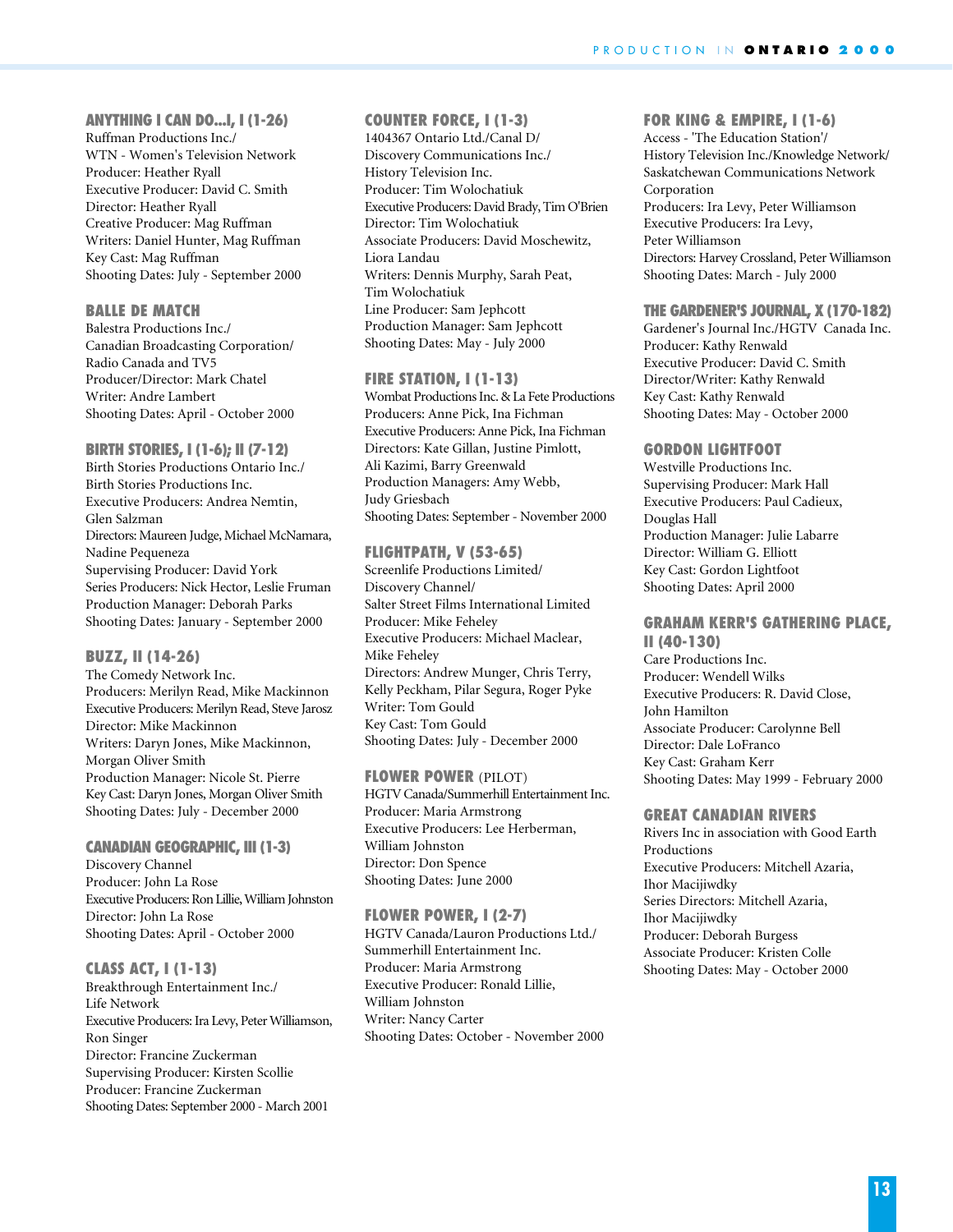#### **GROWING UP CANADIAN**

Growing Up Canadian Inc. (Telewerx Productions Inc./General Assembly Production Centre)/ History Television Inc./Vision TV/ The Knowledge Network/SCN Producer: Sheila Petzold, Hoda Elatawi, Executive Producers: Sheila Petzold, Ken Stewart, Marcel Clement, Directors: Sheila Petzold, Susan Terrill Writers: David McDonald, Sheila Petzold Production Manager: Shelley Coultish Shooting Dates: July - November 2000

#### **HISTORYLANDS, III (27-39)**

Sites Productions Inc. in association with Good Earth Productions Executive Producers: Mitchell Azaria, Ihor Macijiwsky Producer: Paul Dalby Series Director: Michell Azaria Shooting Dates May - October 2000

#### **JEWEL ON THE HILL**

Sound Venture Productions/ History Television/ SCN (Saskatchewan Communications Network) Producer: Neil Bregman Executive Producer: Neil Bregman Director: Andre Lavoie Writer: Michael Laewen Key Cast: Gordon Pinsent Shooting Days: January - March 2000

#### **LABOUR OF LOVE: THE LIFE AND TIMES OF BUZZ HARGROVE**

Barna Alper Productions in association with Real to Reel Productions for CBC Life & Times Producer: Anne Pick Executive Producer: Lazlo Barna Director/Writer: Anne Pick Production Managers: Brad Clarke, Judy Griesbach Shooting Dates: June- August 2000

#### **LIFE AND TIMES OF ALEX COLVILLE**

90th Parallel Film and Television Productions Ltd. for Canadian Broadcasting Corporation Producer: Andrew Gregg Executive Producer: Gordon S. Henderson Director/Writer: Andrew Gregg Production Manager: Susanne Cuffe Shooting Dates: June 2000

#### **LIFE & TIMES OF DON MESSER**

90th Parallel Film and Television Productions Ltd. for Canadian Broadcasting Corporation Producer: Andrew Gregg Executive Producer: Gordon S. Henderson Director/Writer: Andrew Gregg Production Manager: Susanne Cuffe Shooting Dates: June - August 2000

#### **LITTLE MIRACLES, II (14-39)**

Breakthrough Entertainment Inc./ The Life Network Producers: Ira Levy, Peter Williamson, Ron Singer Executive Producers: Ira Levy, Peter Williamson, Ron Singer, Elaine Waisglass Directors: Barri Cohen, Bay Weyman, Su Rynard, Naomi Wise Writer: Catherine May Supervising Producer: Kirsten Scollie Narrated by Gail Kerbel Shooting Dates: April 2000 - February 2001

#### **LIVES INTERRUPTED, I (1-13)**

Lives Interrupted Productions Inc./ GREAT NORTH RELEASING INC./ Vision TV/WTN - Women's Television Network Producers: Patricia Michael, Tiina Soomet Executive Producer: Jim Hanley Directors: Dan Robinson, Margaret Konopacki Writer: Patricia Michael Shooting Dates: June - December 2000

#### **LIVING STORIES, I (1-16)**

Living Stories Inc. Producer: Andrea Nemtin Directors/Writers: Karen Mackenna, Stefan Randstrom Co-Producer: Karen Mackenna Shooting Dates: May - September 2000

#### **LOST AND DELIRIOUS**

Seville Pictures Producers: Greg Dummett, Lorraine Richard, Louis-Philippe Rochon Director: Lea Pool Writer: Judith Thompson Key Cast: Jessica Pare, Piper Perabo Shooting Dates: May - July 2000

#### **MARYMOUNT AGAIN…**

Marymount Again Inc. in association with Good Earth Productions Producer/Writer/Director: Paul Perrier Executive Producer: Mitchell Azaria Shooting Dates: May - August 2000

#### **MASS APPEAL, I (1-6)**

The Believers Series II Productions Inc./ Chum Bravo/ Kaleidescope Entertainment Inc. Producers: Jim Hanley, Tiina Soomet Director: Dan Robinson Associate Producer: Tanya Arnoti Writer: Robin Cass Shooting Dates: June - September 2000

#### **MEDICAL MYSTERIES, I (1-13)**

Medical Mysteries Inc./ Discovery Communications Inc ("D CI")/ International Television Enterprises London/ The Discovery Channel Producers: David Lint, Ian Mcleod Directors/Writers: Christina Pochmursky, Ian Mcleod, Michelle Metivier Production Manager: Paula Butorac Shooting Dates: June - September 2000

#### **MEN ON WOMEN, II (27-44)**

MOW Productions Inc./ WTN - Women's Television Network Producer: Heather Ryall Executive Producer: David C. Smith Director: Dennis Saunders Creative Producer: Mag Ruffman Line Producer: Patricia Hollinger Writers: Mag Ruffman, Daniel Hunter Shooting Dates: May - June 2000

#### **MODERN MANNERS, I (1-13); II (14-26)**

The TV Factory Inc./ WTN - Women's Television Network Producer: Leanna Crouch Executive Producer: Arnie Gelbart Director: Alison Bruce Line Producer: Jesse Fawcett Production Manager: Patrick Banville Key Cast: Carla Collins Shooting Dates: July - December 2000

#### **MONEY SENSE TELEVISION, I (1-13); II (14-26)**

Penny Loafer Productions Inc./ Life Network c/o Atlantis Broadcasting Inc. Producer: Heather Ryall Executive Producer: David Smith Writers: Heather Ryall, Patricia Hollinger Line Producer: Patricia Hollinger Key Cast: Ken Read Shooting Dates: July - November 2000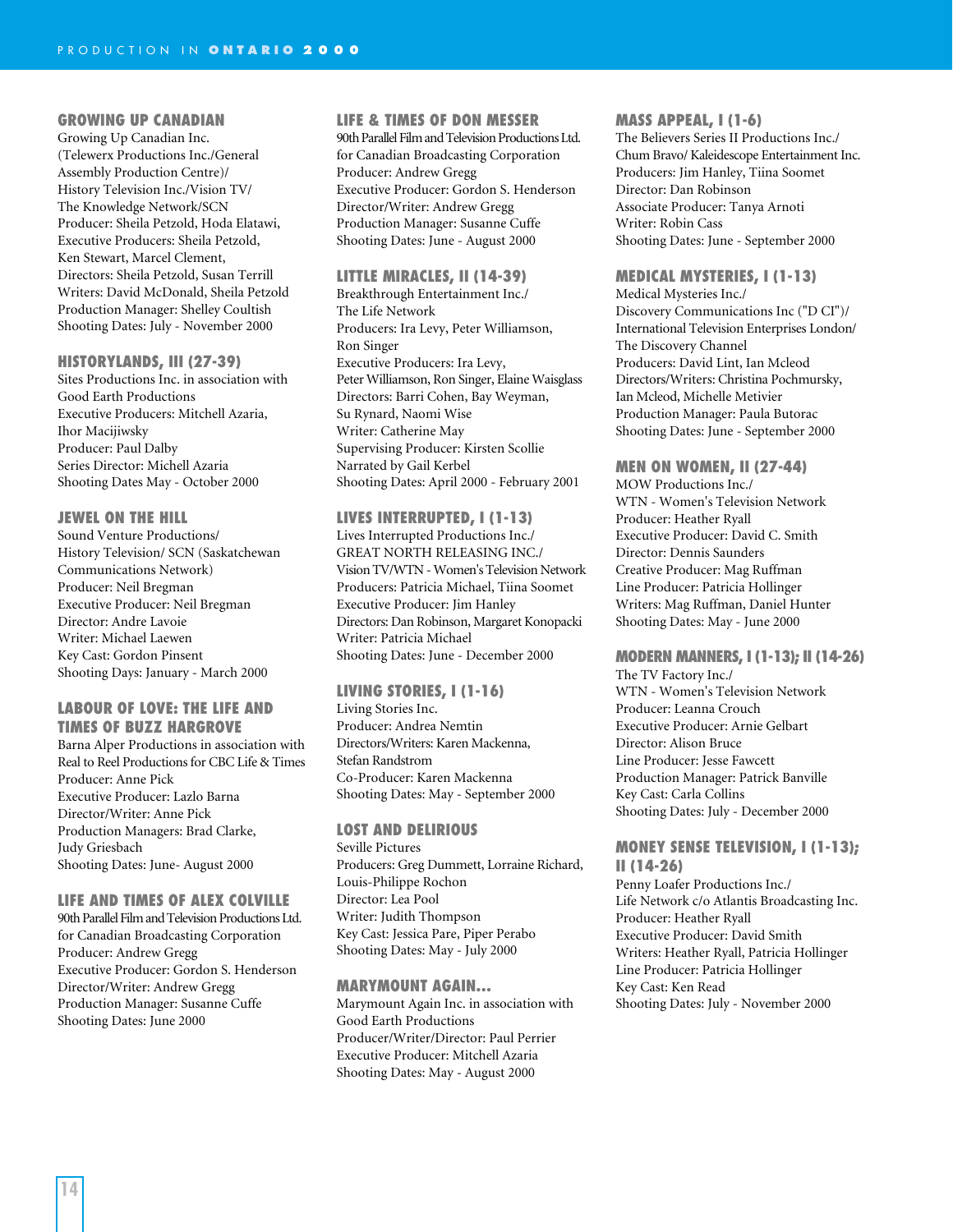#### **MR. HAPPY**

S & S Productions Inc./The Comedy Network Producer: Steve Smith Executive Producer: David C. Smith Director: Bruce Pirrie Writers: Jeff Lumby, Bruce Pirrie, Steve Smith Key Cast: Jeff Lumby Shooting Dates: June - July 2000

# **POVERTY, CHASTITY, OBEDIENCE**

PCO Films Inc. Producer: Andrea Nemtin Director/Co-Producer: Cornelia Principe Shooting Dates: May 1999 - October 2000

#### **RITA MCNEIL CHRISTMAS SPECIAL**

CBC/Leopard Productions Inc. Producers: Sandra Faire, Trisa Dayot Director: David Starrey Shooting Dates: February 2000

#### **ROOM SERVICE, I ( 1-13)**

Primevista Television for HGTV Canada Producer: Michael Prini Executive Producers: Michael Prini, Stephen Stohn Director: Michael Prini Associate Producer: Elizabeth Crinion Writer: Sarah Richardson Key Cast: Sarah Richardson Shooting Dates: May - August 2000

#### **THE SEX FILES**

Exploration Productions/The Discovery Channel Producers: Craig Coleby, Karen McCairley Shooting Dates: February 2000

**SHIFT TV, I (1-13)** Shift TV Inc. Producers: Cathie James, Mike Sheerin Executive Producer: Andrew Heintzman Director: Ian Hannah Production Manager: Dominic Stubbs Key Cast: Clive Thompson Shooting Dates: October 1999 - March 2000

#### **SKIN DEEP, II (7-12)**

Life Network Producers: Alfons Adetuyi, Amos Adetuyi Director: Rui Feliz Writer: Amos Adetuyi Production Manager: Jennifer Holness Shooting Dates: June - August 2000

## **SOCIETY'S CHILD**

Waterfall Productions Inc./Oasis Pictures Inc. Canadian Broadcasting Corporation/ Showcase Television Inc. Producers: Jennifer Kawaja, Julia Sereny, Phyllis Laing, Sharon Mcgowan Director: Pierre Gang Writer: Dennis Foon Co-Producer: Dennis Foon Production Manager: Dave Mahoney Shooting Dates: October - November 2000

#### **SUPERFAN TV, I (1-12)**

The Comedy Network Producer: Merilyn Read Executive Producers: Nicole St. Pierre, Steve Jarosz Director: Jason Leroux Writers: Tim Steeves, Matt Hopkins, Cameron Hughes, Line Producer: Allison Lewis Key Cast: Cameron Hughes, Matt Hopkins Shooting Dates: November 2000 - March 2001

#### **THEY SPEAK IN WHISPERS**

Deveaux Babin Productions Producer: Marlo Baccari Executive Producer: Suzanne Babin Directors: Bert Deveaux Writers: Skip Hambling, Bert Deveaux Production Manager: Bert Deveaux Shooting Dates: June - July 2000

#### **THE WAVE**

Insight Productions/The Life Network Producer: Martha Kehoe Executive Producers: Barbara Bowlby, John Brunton

#### **WEDDINGS, IV (31-52)**

Valhalla Motion Pictures Producer: Karen Wookey Executive Producer: Bill Johnston Director/Writer: Karen Wookey Shooting Dates: January - June 2000

#### **WRINKLE**

Real to Reel Productions Inc. For CBC Rough Cuts Producers: Anne Pick, Michael McNamara Executive Producer: Anne Pick Director: Michael McNamara Writers: Michael McNamara, Judy Holm Production Manager: Judy Griesbach Shooting Dates: July - September 2000

#### **ZOO DIARIES, I (1-13)**

MicroTainment Plus International Inc./ Infinite Monkeys Productions Inc/ Life Network Inc./ Chestnut Park Productions Ltd. Producers: Howard Bernstein, Lon Appleby Executive Producers: Garry Blye, Mark Shekter Field Producers: David Hawkins, Richard Garner, Richard Martyn Directors: Howard Bernstein, Lon Appleby Writer: Denis McGrath Key Cast: Vince Corrazza Shooting Dates: June - September 2000